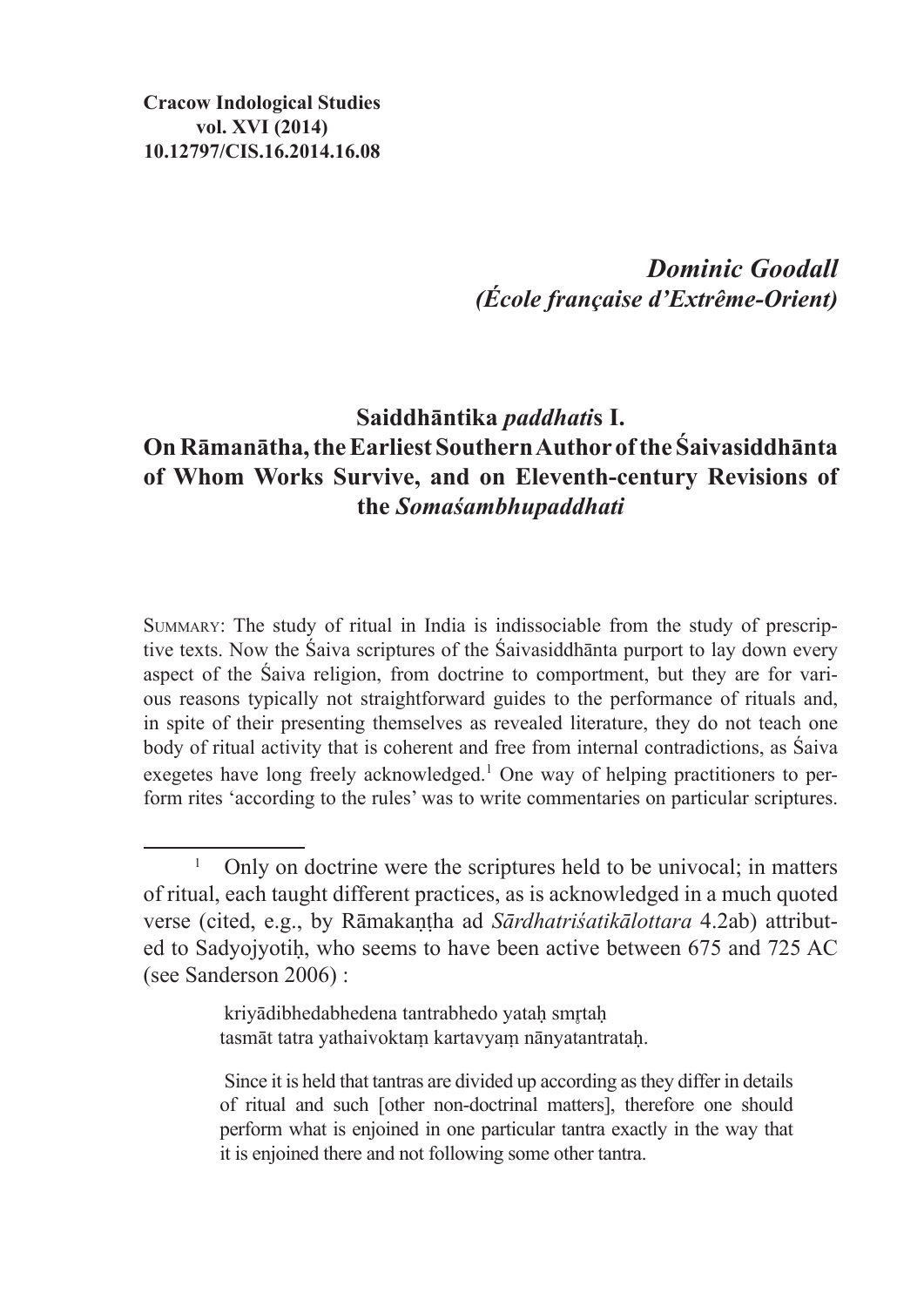The tenth-century Kashmirian theologian Bhaṭṭa Rāmakaṇṭha, a back-to-the-texts fundamentalist at least in the matter of ritual correctness, clearly advocated this strategy and has left us commentaries on the ritual portions of the *Mataṅgapārameśvaratantra* and the *Sārdhatriśatikālottara*. Another strategy was to craft ritual handbooks, *paddhati*s, that clearly set out ritual practice step-by-step. Almost all surviving *paddhati*s, as Sanderson has observed (Sanderson 2004:358), are notionally based upon a single scripture, the *Dviśatikālottara*; but in practice this strategy gave ample room for innovation, typically by eclectic blending of ritual elements from different sources. A large number of Śaiva ritual manuals composed from the tenth century onwards survive (the best known are listed by Sanderson in his fn. 24 on p.358 of Sanderson 2004), only a few of which have been published to date. Because these manuals acknowledge themselves to be the works of human authors rooted in time and place, they can be of particular interest to the religious historian partly because they allow us to map the spread of different currents of Śaivism in time and place. Like the scriptures, they borrow generously from each other, thus demonstrating how they are mutually related. This article, to be followed by a few others on the same general theme, is intended as a small contribution to the history of Saiddhāntika *paddhati* literature.

Keywords: Indian religious history, ritual manuals/paddhati, Śaivasiddhānta, Rāmanātha, Tiruvārūr, Sanskrit text-transmission

It is difficult to exaggerate the importance for medieval Śaivism of the *Karmakāṇḍakramāvalī*, the verse manual of ritual composed by an eleventh-century scholar and pontiff of the monastery commonly known as Golakīmaṭha in Northern India.<sup>2</sup> Hélène Brunner's remarkable four-volume study of the work (1963–1998) has now made the work

For further exploration of how this verse was understood and used, see Goodall forthcoming.

<sup>&</sup>lt;sup>2</sup> I am grateful to the following colleagues who joined me to produce together an electronic transcription of an important part of the evidence on which this article is based, namely the text of Rāmanātha's *Naṭarājapaddhati*: Michael Gollner, Nirajan Kafle, Dr. S.A.S. Sarma and Dr. R. Sathyanarayanan. I am also grateful to Michael Gollner, Alexis Sanderson and S.A.S. Sarma for their comments on an earlier draft of this article, to Marzenna Czerniak-Drożdżowicz for having invited me to contribute it to this journal, and to Emmanuel Francis for bibliographical suggestions.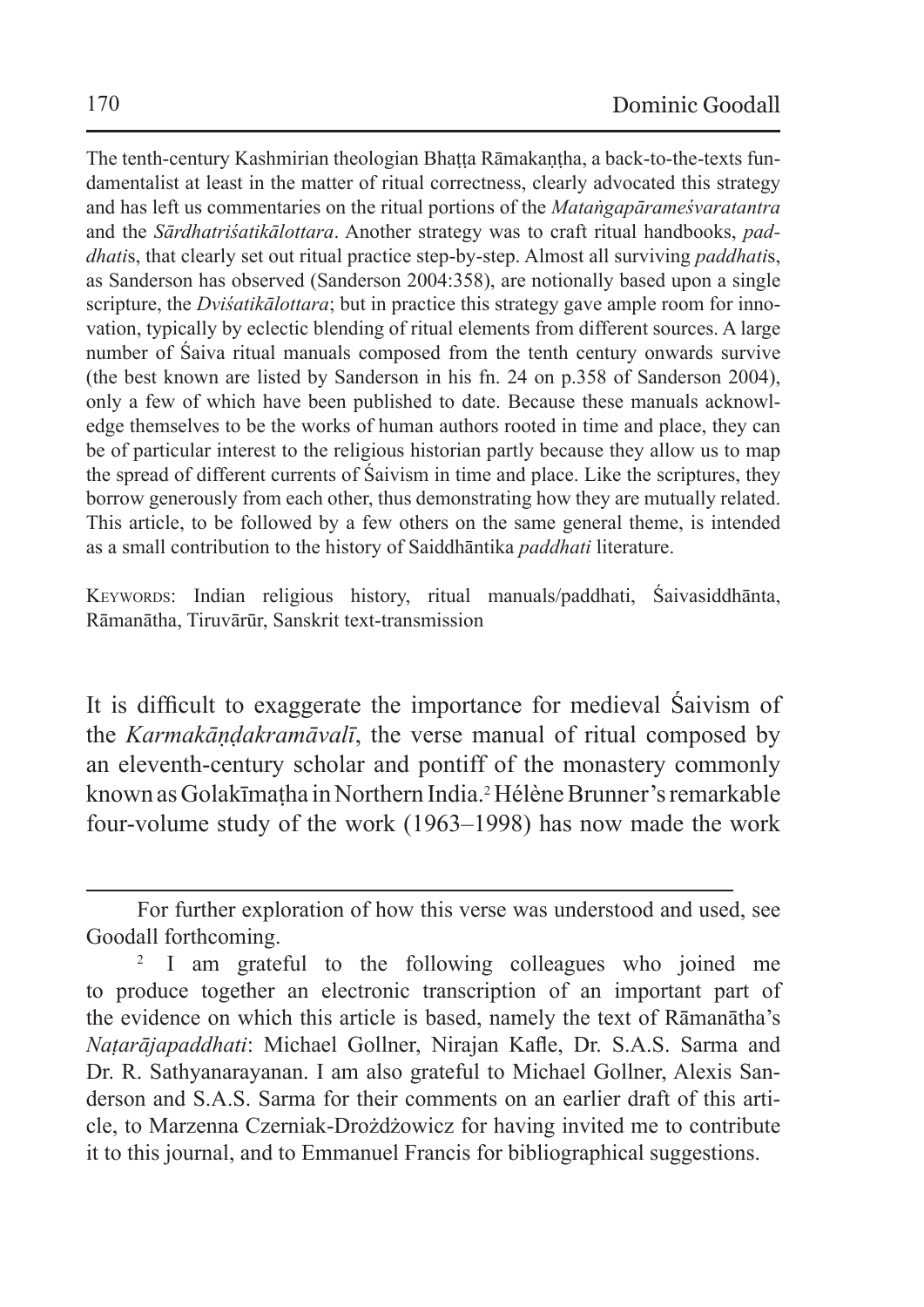famous again to students of classical India in our own time, but there is evidence that the work was widely diffused, imitated and quoted from assoon asit had been produced. Naturally enough, Śaiva authors indebted to Somaśambhu are numerous indeed, the most celebrated being the twelfth-century South Indian exegete Aghoraśiva, whom we shall have occasion to mention below, but one recently noticed reworking of Somaśambhu's words is even Buddhist: Harunaga Isaacson has spotted that a fragmentary Nepalese palm-leaf manuscript microfilmed by the Nepal German Manuscript Preservation Project ('*prakīrṇa patra*', NAK 5-7495, NGMPP A 933/1) transmits a portion of Somaśambhu's treatment of reparation rites, but one in which distinctive and important Śaiva details, such as the names of mantra-deities, have been supplanted with Buddhist ones (Isaacson 2011:1–2)! It has been noted, moreover, that Somaśambhu's *paddhati*, like the *Yājñavalkyasmr̥ti* and other works of wide authority, has been incorporated almost whole into the extant *Agnipurāṇa*, 3 and more than one region of India has claimed the author as its own: Brunner, for example, found it natural to believe, when she began her *magnum opus*, that Somaśambhu was a Southerner (1963:xli) and Sanderson has recently discussed the claim (by which he is not convinced) that Somaśambhu was a Kashmirian (Sanderson 2007:245–247):4

It may be thought that Somaśambhu's famous Paddhati should be included in this account of Kashmirian Saiddhāntika literature. For the Rājānakas of Padmapura (Pampur, 34°02'35"N 74°53'53"E) have claimed Somaśambhu as one of their remote ancestors, at least from the fifteenth century onwards. But the claim is dubious. In the Kashmirian version of the final verses of his Paddhati he is said to have been a brahmin of the Gārgya Gotra, while the Rājānakas of Padmapura tell us that their Gotra is the Gautama. In any case, even if Somaśambhu was from Kashmir, the Saiddhāntika Śaiva ritual system that he teaches is in no sense characteristic of that region. Somaśambhu wrote for a pan-Indian audience while holding office as the abbot of the prestigious Golakīmaṭha near Tripurī in Central India.

<sup>&</sup>lt;sup>3</sup> Brunner 1998: lix-lxi. For Pāñcarātra sources that have been similarly incorporated, see Rastelli 2007.

<sup>4</sup> For the details of the claim, see Sanderson 2007:245–246, footnotes 49–50.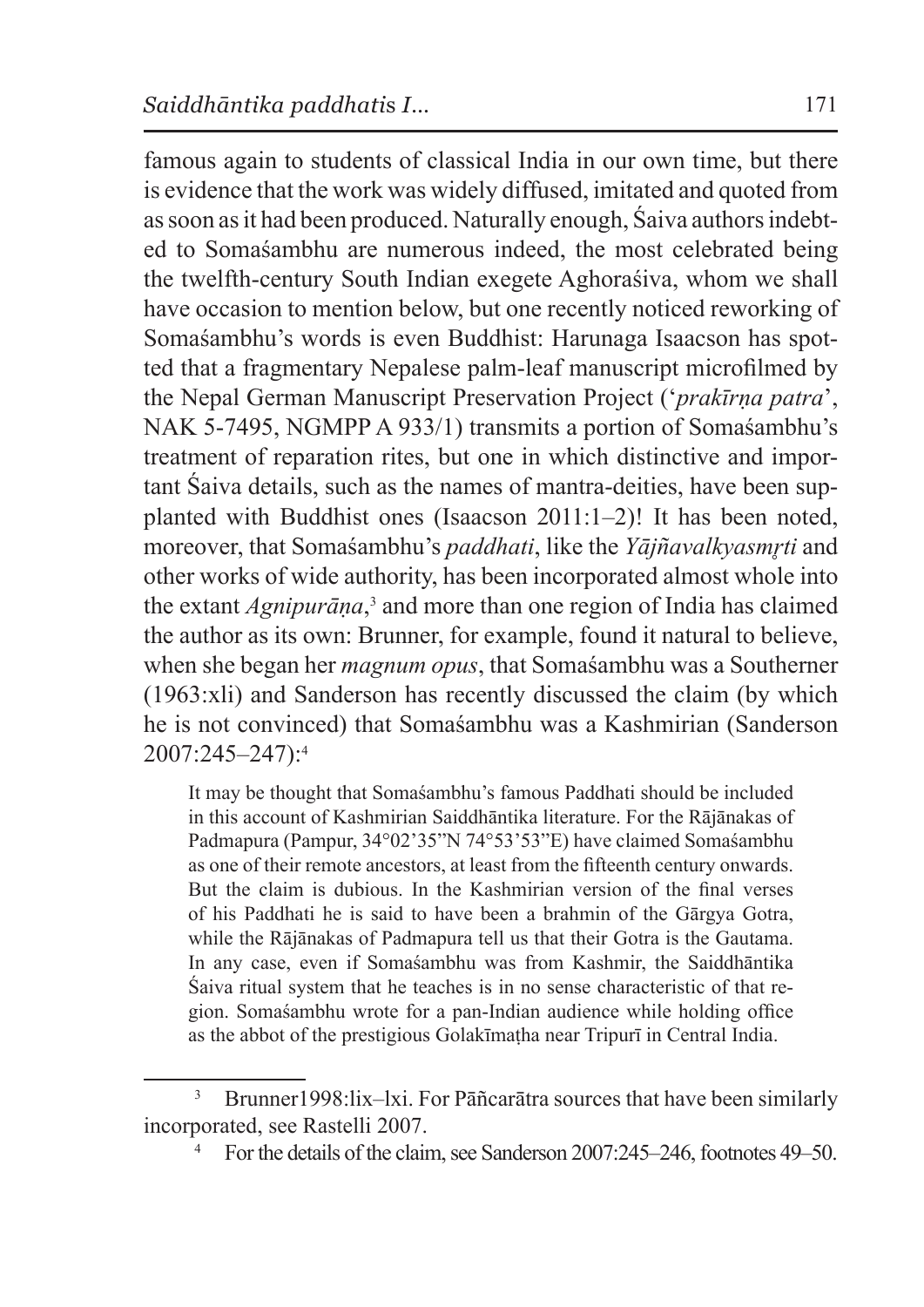It is generally agreed now that Somaśambhu, whatever his origin, was the pontiff of this monastery, a foundation of Yuvarājadeva I of the Kalacuri dynasty, in the Rewa District of Madhya Pradesh, but, as Sanderson has demonstrated, the name of the place in Somaśambhu's time seems rather to have been Golagī (2009:264).

As for the date of his composition, we often see this given as 1095/6 AD (e.g. Sanderson 2004:358, fn. 24), but in a recent article Sanderson has tended to favour instead an earlier date, namely 1073 AD. His footnote on the subject is worth quoting in full (2007:420–421, fn. 640):

In the colophonic verses in the edition of the text published in the ksts from Kashmirian manuscripts it is said to have been completed in year 1130 of the Vikrama era (*vikramārkanr̥pakālasamudbhaveṣu śūnyāgnibhiḥ samadhikeṣu ca tacchateṣu | ekādaśasv amalaśāstram idaṃ samastaṃ* [v.1813]), that is to say, in  $A.D. 1073/4$ , if we assume that the years are counted as expired rather than current, as is usual with dates given in this era. But in the Devakottai edition, prepared from Grantha manuscripts, and reproduced in the edition of Brunner (1963–1998, pt. 4, p.419) the same verse gives the year as Vikrama 1153 (*vikramārkanr̥pakālasamudbhaveṣu pañcāśatā trisahiteṣu śaracchateṣu | ekādaśasv amalaśāstram idaṃ samāptaṃ*), which is A.D. 1096/7. An East Indian palm-leaf manuscript of the text prepared in the seventh year of the reign of the Pāla king Madanapāla [ms A, f.120v2–4: *\*parameśvaraparama*(em.: *pareśvarapara* Cod.)*bhaṭṭārakamahārājādhirājaśrīmanmadanapāladevasya pravardhamāne vijayarājye saptame samvatsare* [*…*] *bhagavatpādapaṇḍitaśaivācāryakumāragaṇena likhāpito 'yaṃ śaivāgamaḥ śomaśambhukr̥taḥ*], that is to say, in  $A.D.$  1149 in the chronology of D.C. Sircar (1976), doubtless conceals the same reading beneath its errors: *vikramārkanr̥pakālasamudbhaveṣu pañcāhata triṣuśateṣu śaracchateṣu | ekādaśaśca mama śāstram idaṃ samāptaṃ* (f.121r3). An early undated Nepalese palm-leaf manuscript of the text (ms B) lacks this verse, ending after the preceding verse with the prose *śrīmatkarṇaprakāśavyavaharaṇāya sasamasaṃvatsare kriyākāṇḍakramāvalīpustakaṃ paṇḍitācāryaśrīsomaśivena vira<ci> taṃ samāptam iti* (f.74r4–5). The reading *sasama* is meaningless. If this is an error for *daśama*, the meaning will be 'Here ends the text of the *Kriyākāṇḍakramāvalī* composed by Somaśiva for the use of the excellent Karṇaprakāśa in the tenth year'. The work was composed while Somaśambhu was abbot of the Golakīsthāna in the domain of the Ka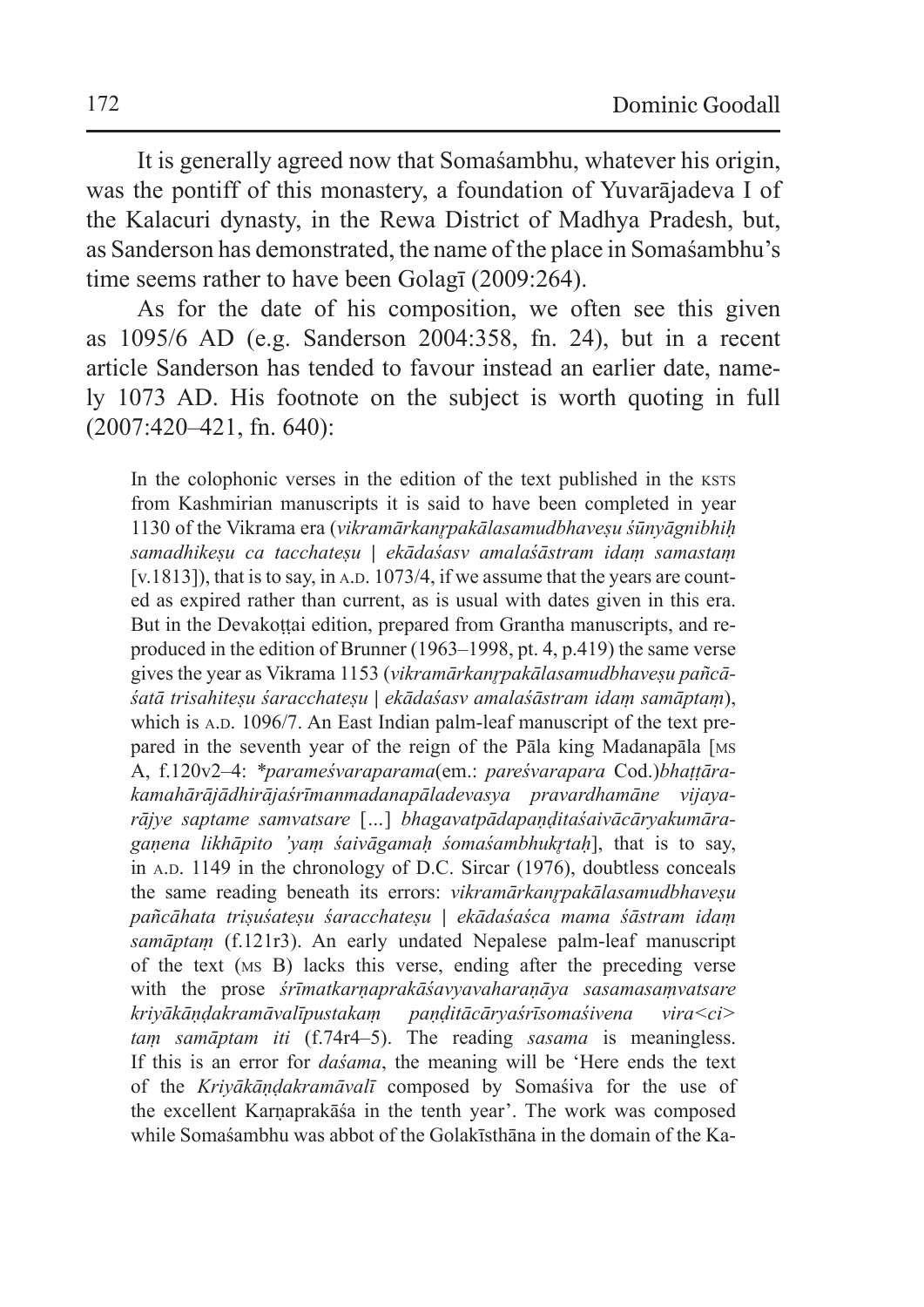lacuri kings of Tripurī in Central India, whom we know to have appointed Saiddhāntikas of this richly endowed monastic institution astheir Rājagurus. The year is surely regnal and I propose that the name Karnaprakā sa is a periphrasis for Yaśaḥkarna, the Kalacuri king who ruled from Tripurī from a.d. 1073 to 1123, radiance/whiteness (*prakāśaḥ*) being the defining characteristic of fame/success (*yaśaḥ*) in Indian poetic convention (see, e.g. *Haravijaya* 13.3: *yaśaḥprakāśam*; 16.54: *śaśiśubhrayaśaḥprakāśa*-; Cambodian inscription K. 286, v.16bc (Coedès 1952, p.90): *kṣitīndrāḥ jātā jagattraya vikīrṇayaśaḥprakāśāḥ*). If this is correct we have a third date of composition, 1082. But *daśama* is not the only possibility. If *sasama* is a corruption of *prathama* the year will be A.D. 1073 and so agree with the version of the Kashmirian manuscripts. The fact that two different dates are given in an otherwise identical verse indicates not corruption but conscious revision. Perhaps the text circulated in two editions, an earlier and a later.

This footnote of Sanderson's presents a rather fascinating muddle of dates and ends with an intriguing conclusion. But before we consider the concluding remark, I should like to muddy the waters further by introducing evidence of a different kind that, while it furnishes no specific date, points to a time of composition a little earlier still than the dates hitherto proposed.

### **Somaśambhu and Rāmanātha**

In the Śaiva monastery at Tiruvāvaṭuturai, near Kumbhakonam (Tamil Nadu), a single paper manuscript survives of a South Indian *Naṭarāja*paddhati by a certain Rāmanātha.<sup>5</sup> The text is full of close verbal echoes

The manuscript appears to have been written with a fountain pen with black ink in modern Devanāgarī script on a feint-lined exercise book and its cover appears to proclaim in Tamil that it bears Copy Number 9 (*kā. pi. eṇ: 9*). The title-page states that it was copied from a manuscript in the same library: *iyaṃ kila śrīmannaṭarājapaddhatiḥ śrīmad-Gomuktīśv arapurastha[Tiruvāvaḍuturai]śrīmacchaivamaṭhālayād āgataprāktanamātr̥k āpustakānusāreṇa vilikhitā yathāmātr̥kaṃ saṃśodhitā ca satī vijayatetarām*. I am grateful to the *maṭha* for having permitted the Pondicherry Centre of the École française d'Extrême-Orient to take digital photographs of this manuscript in 2004.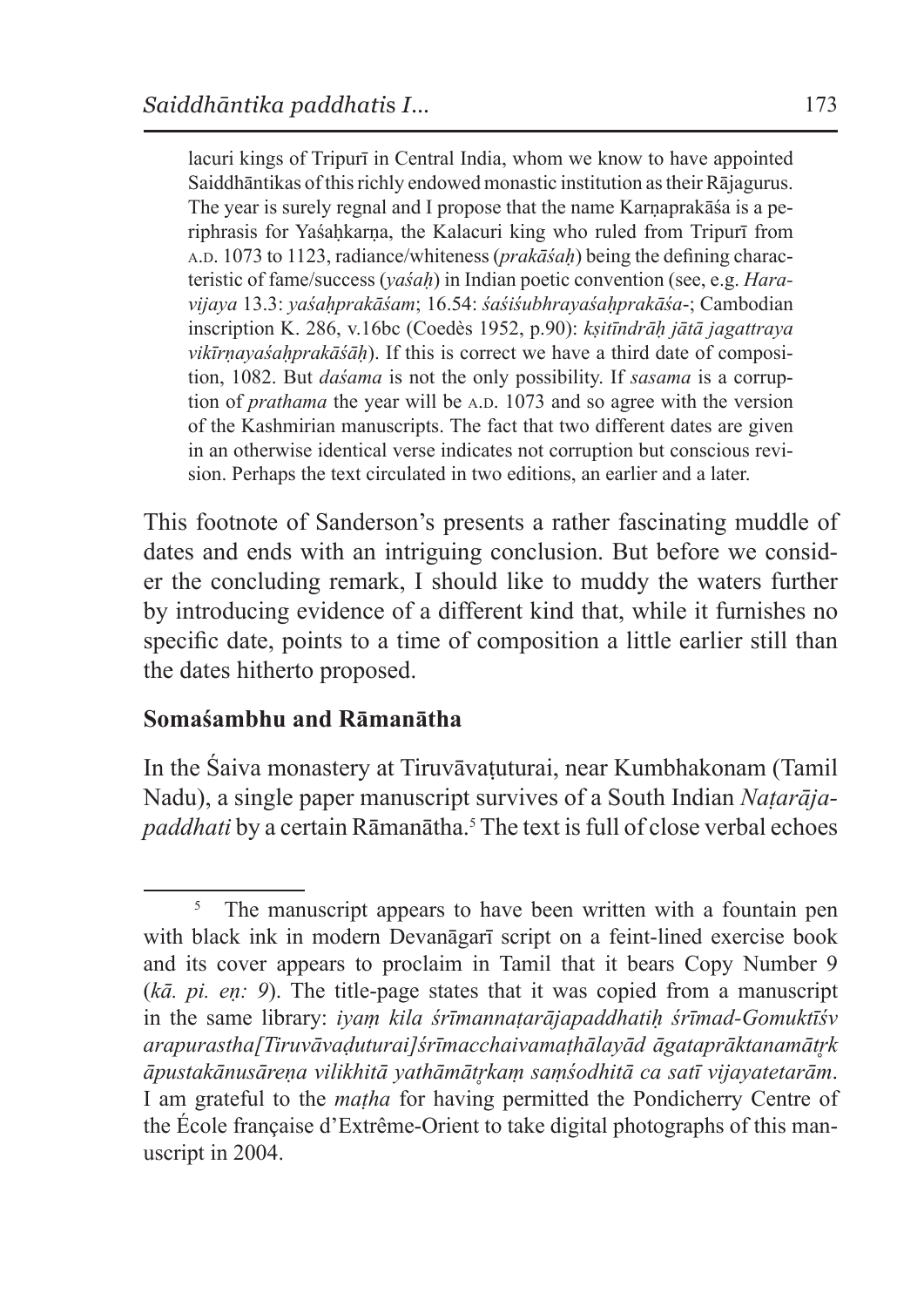of the *Somaśambhupaddhati*, and on first reading parts of it I suspected that it might have been a source for Somaśambhu for two reasons. The first was that many of the formulations that were extremely close seemed slightly clumsier in Rāmanātha's version. Admittedly with only one manuscript surviving of his text, some apparent "clumsiness" might simply be attributed to poor transmission, but such an explanation does not account for the kinds of clumsiness I mean, involving, for instance, slightly less satisfactory metrical breaks and sentences that yield their sense less readily. Compare for example these two closely parallel accounts of mendicancy, the first being that of Rāmanātha (MS, p.39).<sup>6</sup>

viśuddhabhasmanā snātaḥ kaupīnaṃ mekhalādi ca 2:31 parivartya samācamya maunī dhyātvā guruṃ śivam tayor ājñāṃ samāsādya tāmrādyaṃ tuṃbakādi vā 2:32 ādāya pātram astreṇa kṣāḷitaṃ ghoramantritam tanutrajaptakāsāyaśucivastrāvakunthitam 2:33 astrena japtadaṇḍañ ca chatropānatparigrahaḥ kopaṃ vivādaṃ niṣṭhīvaṃ sparśanaṃ mārgasarpaṇam 2:34 kutsāñ ca hitvā<sup>7</sup> varṇānāṃ caturṇām etya mandiram $^8$ bhikṣāṃ dehīti sañjalpya tāvat tiṣṭhed adhomukhaḥ 2:35 yāvat prasnauti<sup>9</sup> gaur vatsayogāt gacchet tato 'nyataḥ

Bathed with pure ash, after putting on his loin-cloth and girdle, etc., and after sipping and silently venerating (*dhyātvā*) the guru and Śiva, he should obtain their permission [to go begging, then], taking up a vessel of copper or other [metal], or [one fashioned out of] a gourd or the like, which has been washed with water and has had the aghora-mantra recited over it, and which has been covered over with a clean reddish-brown-dyed cloth over which the kavaca has been recited, and a stick over which the astra has been recited, and equipped with a parasol and [ascetic's] sandals, avoiding anger, discussion, spitting, touching, wandering [from] the way, and censure [of others], he should go the home of [one of any of] the four classes,

<sup>&</sup>lt;sup>6</sup> The provisional numeration of chapters and verses is mine.

<sup>7</sup> hitvā] *conj.*; bhitvā MS

<sup>8</sup> mandiram] *conj.*; mandiraḥ MS

<sup>9</sup> prasnauti] *conj.*; prastauti MS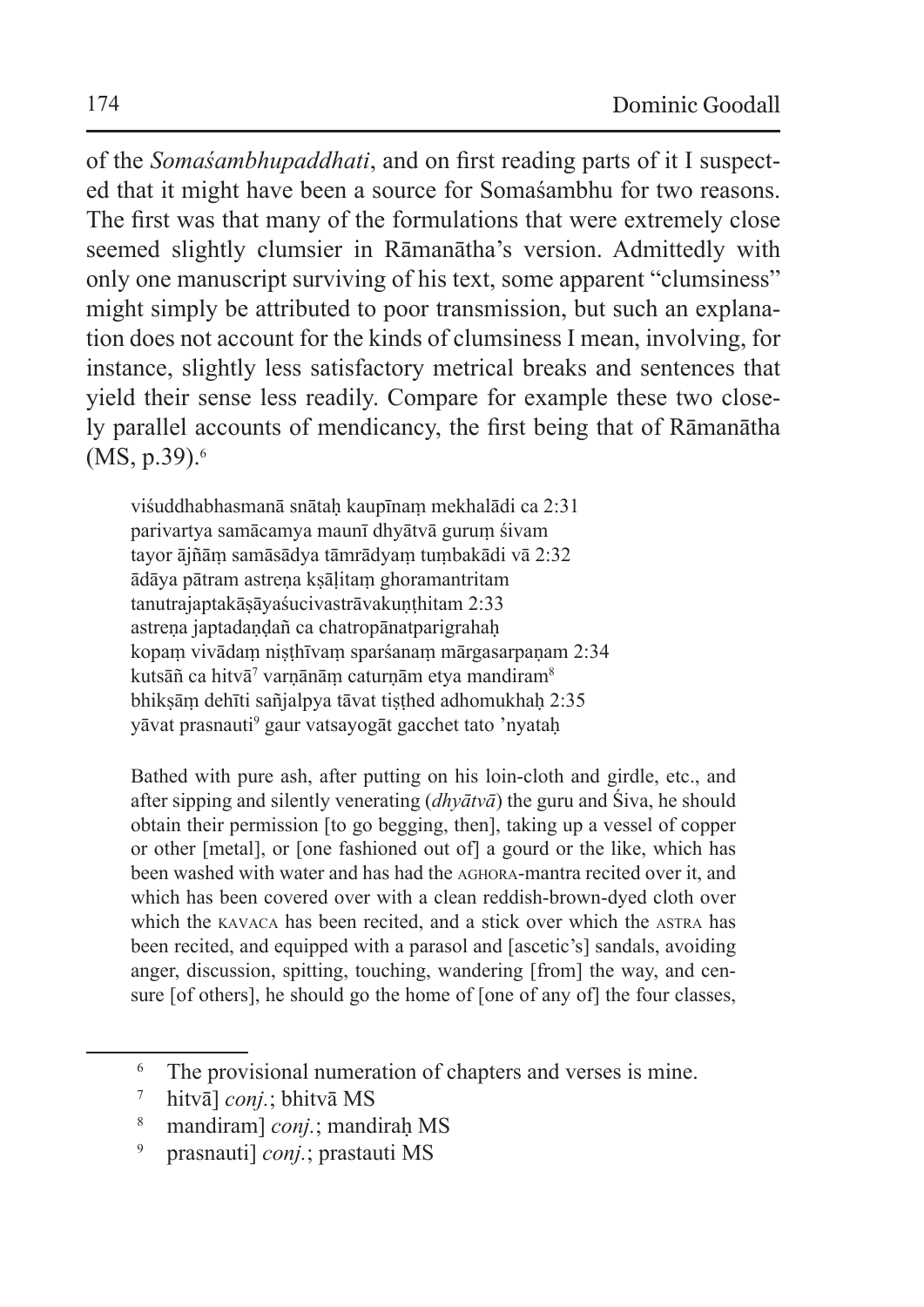uttering "Give alms". He should stand face down for as long as it takes for a cow to lactate after being united with her calf. Then he should go elsewhere.

Now there is nothing actually wrong with any of this, but as soon as we put it beside Somaśambhu's account we shall see two things very plainly. First of all we see that the two accounts are unquestionably so closely related to one another that we are likely to assume one to have been derived from the other,<sup>10</sup> and secondly we shall notice several small awkwardnesses in Rāmanātha's account that are absent from Somaśambhu's:

- In 2:34a, e.g., there is an unpleasing *sāpekṣa-samāsa*.
- There are three instances where a unit of sense runs across the *pāda*-break in such a way as to create a slightly awkward widow- or orphan-effect: 2:33ab, 2:35ab and 2:36ab.<sup>11</sup> Somaśambhu's passage has not one such awkwardness.
- A concatenation of absolutives ties the whole unit together, whereas Somaśambhu's unit is more clearly articulated because of the occasional use of main verbs.
- The appearance of words that are key to the understanding of units of sense is sometimes delayed: in 2:32d, for instance, qualifiers of *pātram* are introduced before *pātram* itself, and in 2:34cd we have to read through an oddly disparate list, beginning abruptly with *kopam*, before we reach the verb *hitvā*, which clarifies why this collection of items have been clumped together.

<sup>&</sup>lt;sup>10</sup> As always in such cases of textual relationship, many other more complex scenarios could be imagined too.

<sup>&</sup>lt;sup>11</sup> Such "enjambement" is not remotely problematic in philosophical *kārikā*s or in versified instructions of this kind, but it can be jarring when it occurs frequently in a short sample of text, as here.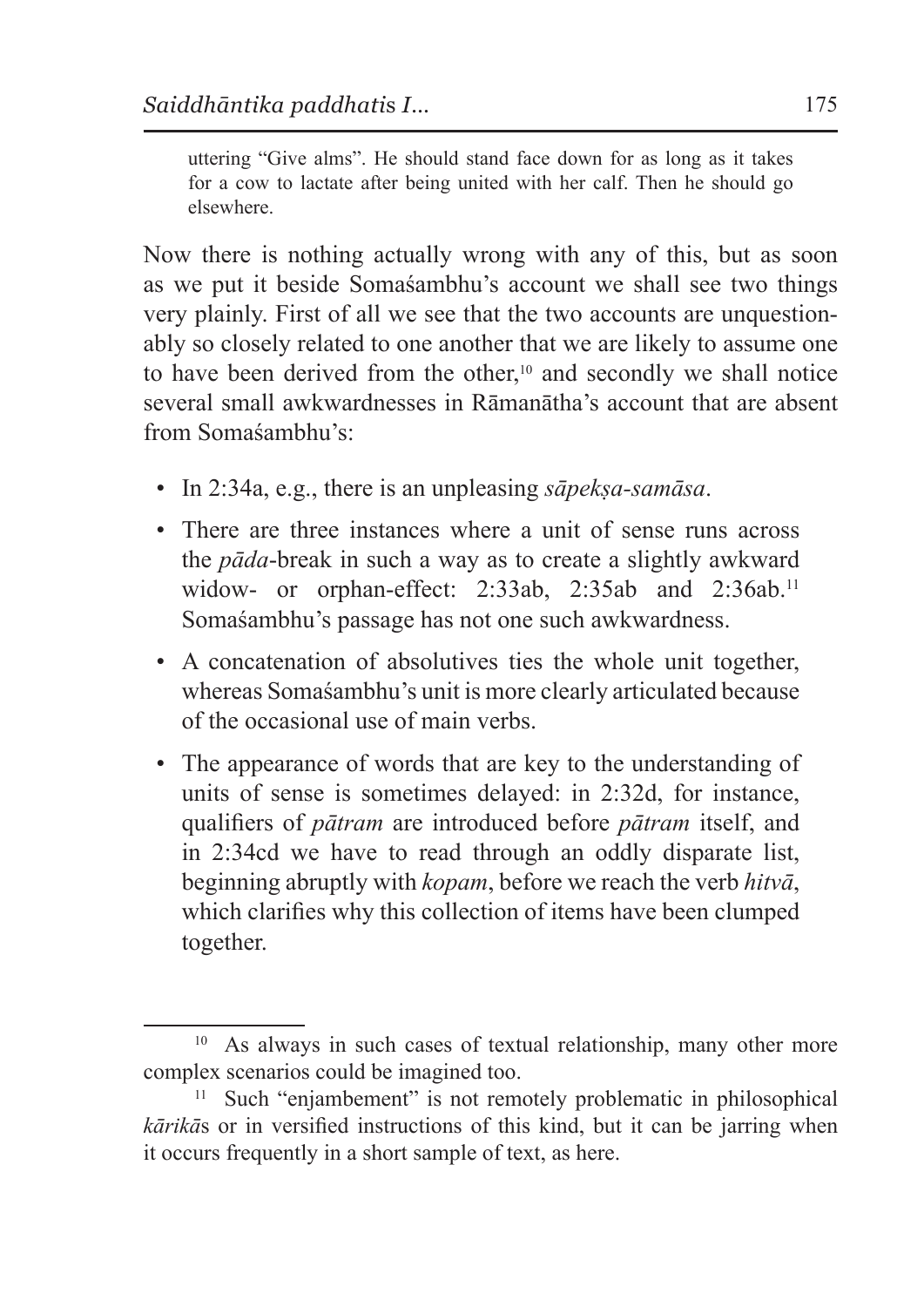Here is Somasambhu's treatment of the same ideas:<sup>12</sup>

bhiksārtham tāmrajam loham brahmavrksādipatrajam<sup>13</sup> bubhukṣor vihitaṃ pātraṃ mumukṣos tumbikādijam14 1.9.32/345 pavitram śikyakālambi<sup>15</sup> bahurūpābhimantritam tanutrajaptakāsāya<sup>16</sup> śucivastrāvagunthitam<sup>17</sup> 1.9.33/346 viśuddhabhasmanā snātah<sup>18</sup> kaupīnam cottarīyakam<sup>19</sup> parivr̥tya20 samācamya maunī dhyātvā śivaṃ gurum 1.9.34/347 tayor ājñāṃ samādāya daṇḍaṃ cāstrābhimantritam ātapatrakaro yāyād bhikṣārthaṃ śuddhaveśmasu 1.9.35/348 tadā pranāmam nisthīvam<sup>21</sup> sparśam unmārgasarpanam kutsanaṃ22 ca na kurvīta tyajec ca śvādisaṃkulam23 1.9.36/349 caturnām śuddhavarṇānām samāsādya grhāṅgaṇam bhiksām dehīti samjalpya<sup>24</sup> pādāṅgusthāgralocanah 1.9.37/350 tāvatkālam pratīkseta vāvad gaur<sup>25</sup> vatsayogatah prasnavaṃ26 samavāpnoti tato 'nyatra vrajen muniḥ 1.9.38/351

For gathering alms, the vessel made for a Sādhaka (*bubhukṣoḥ*) is of

- <sup>14</sup> tumbikādijam] KP; tumbakādikaṃ C; kambukādijam D
- <sup>15</sup> pavitraṃ śikyakālambi] KP; pavitraśikkikālambi C; pavitraśuktikālambi D

<sup>16</sup> tanutrajaptakāṣāya°] KD; tanutrajaptakaṣāya° C; tanuprajaptakāsāva° P

- <sup>17</sup> °gunthitam] CK; °kunthitam DP
- <sup>18</sup> snātaḥ] CDP; snātam K
- <sup>19</sup> cottarīyakam] DP; uttarīyataṃ C; sottarīyakam K
- <sup>20</sup> parivrtya] *conj*.; parivartya CK; parivrttya DP

 $21$  tadā praṇāmam niṣṭhīvam] DP; tadā praṇāmaṇiṣṭhīva C; tato ghrāṇamalaṣṭhīva° K

- <sup>24</sup> saṃjalpya] KDP; saṃjanya C
- <sup>25</sup> gaur] CDP; gau K
- <sup>26</sup> prasnavam] P; pratyāvam C; prasravam K; prasnucam D

<sup>&</sup>lt;sup>12</sup> C = a Nepalese palm-leaf manuscript in Cambridge University Library, MS Add. 1406;  $K =$  Kashmir Series of Texts and Studies edition;  $D = D\bar{e}$ vakkōttai edition; P = Pondicherry edition of Brunner.

<sup>13</sup> °patrajam] CK; °sambhavam DP

<sup>22</sup> kutsanaṃ] KDP; kucchanaṃ C

<sup>23</sup> tyajec ca śvādi°] DP; tyajeyuḥ śvādi° C; tyajedaśvādi° K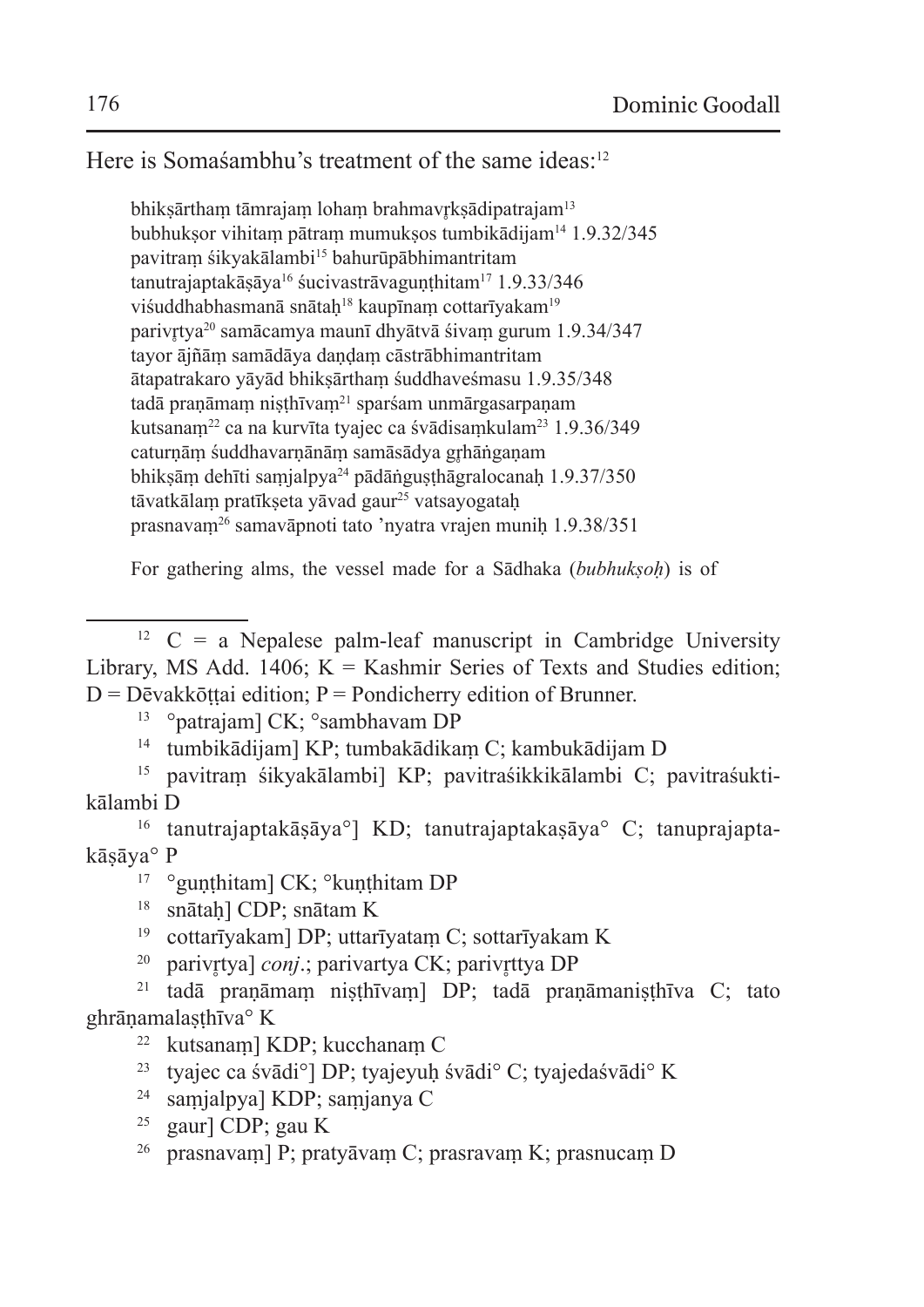copper, of iron, or of leaves from such plants as the Brahmavrksa; for the seeker of liberation it should be made of a gourd or the like. [It should be] purified, suspended from a sling, having had the aghora recited over it, and covered over with a clean reddish-brown-dyed cloth over which the kavaca has been recited. Bathed with pure ash, after putting on his loin-cloth and upper cloth, and after sipping and silently venerating (*dhyātvā*) the guru and Śiva, he should obtain their permission [to go begging], he should take his stick, over which the astra has been recited, and he should go out in search of alms in pure households with a parasol in his hand. At that time he should not greet, not spit, not touch [others], not go off on detours and not revile [others]; and he should avoid groups of dogs and such. Reaching the yard of a house of [people belonging to any of] the four pure social groups, he should say "Give alms" and wait, with his eyes fixed on his big toes, for as much time as it takes for a cow to produce milk on being united with her calf. Then the muni should go elsewhere.

The comparative clarity and elegance of Somaśambhu's treatment of this subject is striking and would not, as I have indicated above, seem inconsistent, to my mind with his treatment having been a careful reworking of Rāmanātha's. Moreover, many other examples could be found to illustrate both that the two texts are very closely related to each other and that Somaśambhu's is more polished and more readily comprehensible.

We come now to the second reason that initially made me leap to the conclusion that Rāmanātha was a source for Somaśambhu. Flipping to the back of the manuscript, a feint-lined exercise book with pagination on both sides of each page, we find that Rāmanātha gives an account of his lineage, date and location. A full edition of that account is given below as an appendix, but for now I give only the last two verses exactly as they appear in the MS (p.192).

śrīmat-Puspavanādhīśadhāmaprāṅmathadeśikah † śākā † śakābdadaśaśate viṃśativarjite Goḷakīmaṭhaniṣṭhāna - - - - vidhāyinīm paddhatin naṭarājākhyām akarot sukhabodhitām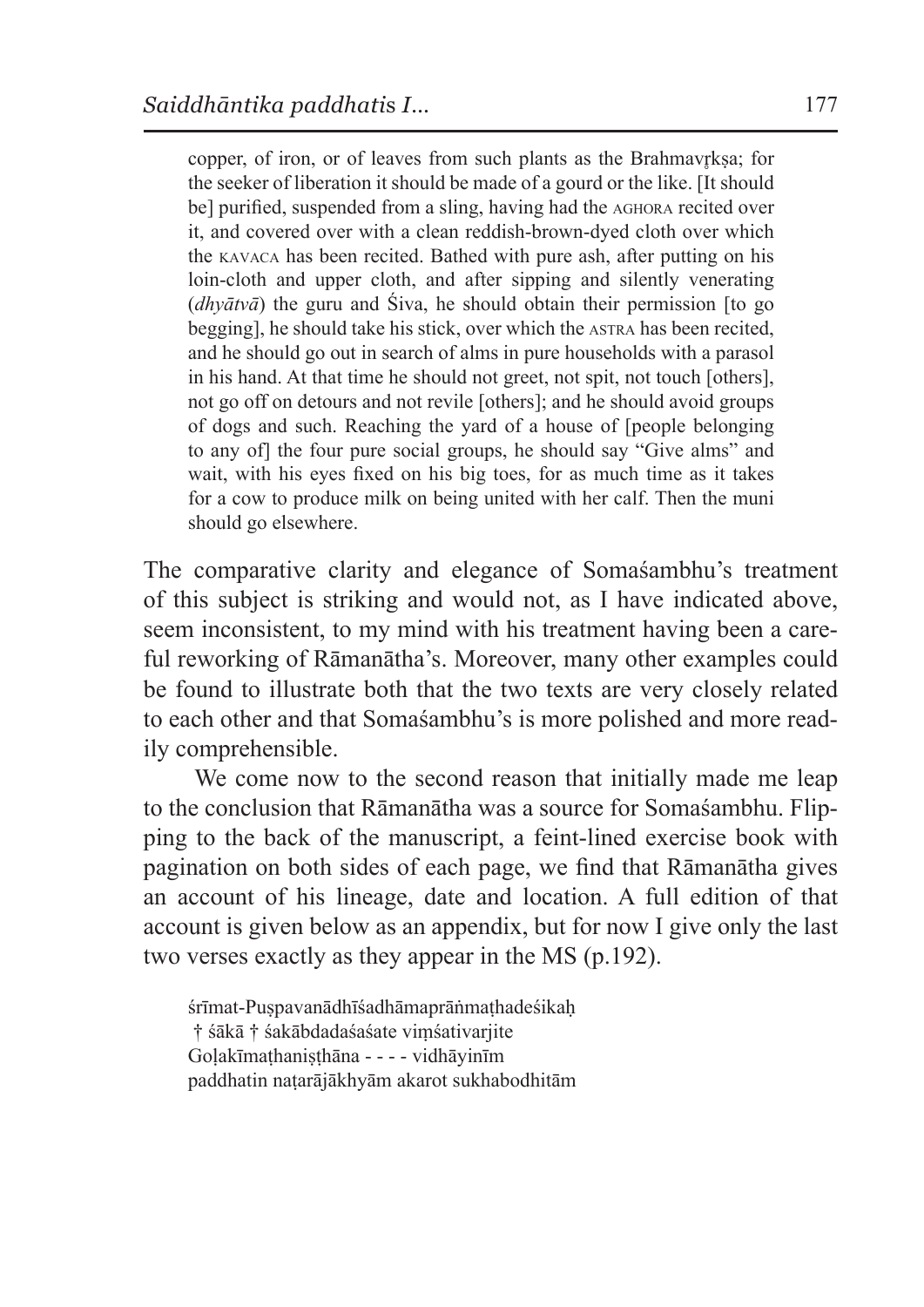Sadly, this is damaged in two rather important places,<sup>27</sup> but here is what it seems to say:

The pontiff of the monastery to the east of the temple of the venerable Puspavanādhīśvara [when] ten hundred less twenty years of the Śaka era † [had passed?] † , [i.e. in 980, viz. 1058 AD,] produced [this] manual, called the *Natarāja*, which is easily taught,<sup>28</sup> and which performs  $\dagger$  ...  $\dagger$  of Golakī monastery.

Now a damaged verse offering an otherwise unsubstantiated date, corresponding to 1058 AD, is of course rather flimsy evidence on which to build anything. But we do find a corroborating echo of this date in another work of Rāmanātha, namely a doctrinal *prakarana* teaching the tenets of the Śaivasiddhānta called the *Siddhāntadīpikā* (not to be confused with the prose works of that title, namely the published *Siddhāntadīpikā* or *Siddhāntaprakāśikā* of a certain Sarvātmaśambhu and the unpublished *Siddhāntadīpikā* of Madhyārjunaśiva). Rāmanātha's *Siddhāntadīpikā* is a work in 420 *anuṣṭubh* verses transmitted in a few South Indian manuscripts and here is its conclusion, transcribed from IFP T. 914, T. 284 and T. 112:

śakābdake daśaśate<sup>29</sup> samāpte nyūnasaptake<sup>30</sup> śrīmat-Puspavanādhīśadhāmaprāṅmathavartinā<sup>31</sup> kālenālpena sarvesām siddhāntārthaprakāśikā<sup>32</sup> subodhā Rāmanāthena<sup>33</sup> krtā siddhāntadīpikā

<sup>27</sup> One could perhaps repair the second half-line to read: *samāpte śākābdadaśaśate viṃśativarjite*, which would yield a tolerable *bha-vipulā*, but not a locative phrase, which we seem to require.

<sup>28</sup> Perhaps one could consider correcting here to *sukhabodhinīm*, "which teaches easily".

<sup>29</sup> śakābdake daśaśate] 914; śakābdayugasāhasre 284; śakābde … 112

<sup>30</sup> samāpte nyūnasaptake] 914, 284; … 112

<sup>31</sup> °dhāmaprāṅmaṭha°] 914, 284; … 112

<sup>32</sup> °prakāśikā] 914, 112; °prakāśakāḥ 284

<sup>33</sup> rāmanāthena] 914, 112; nāmanāthena 284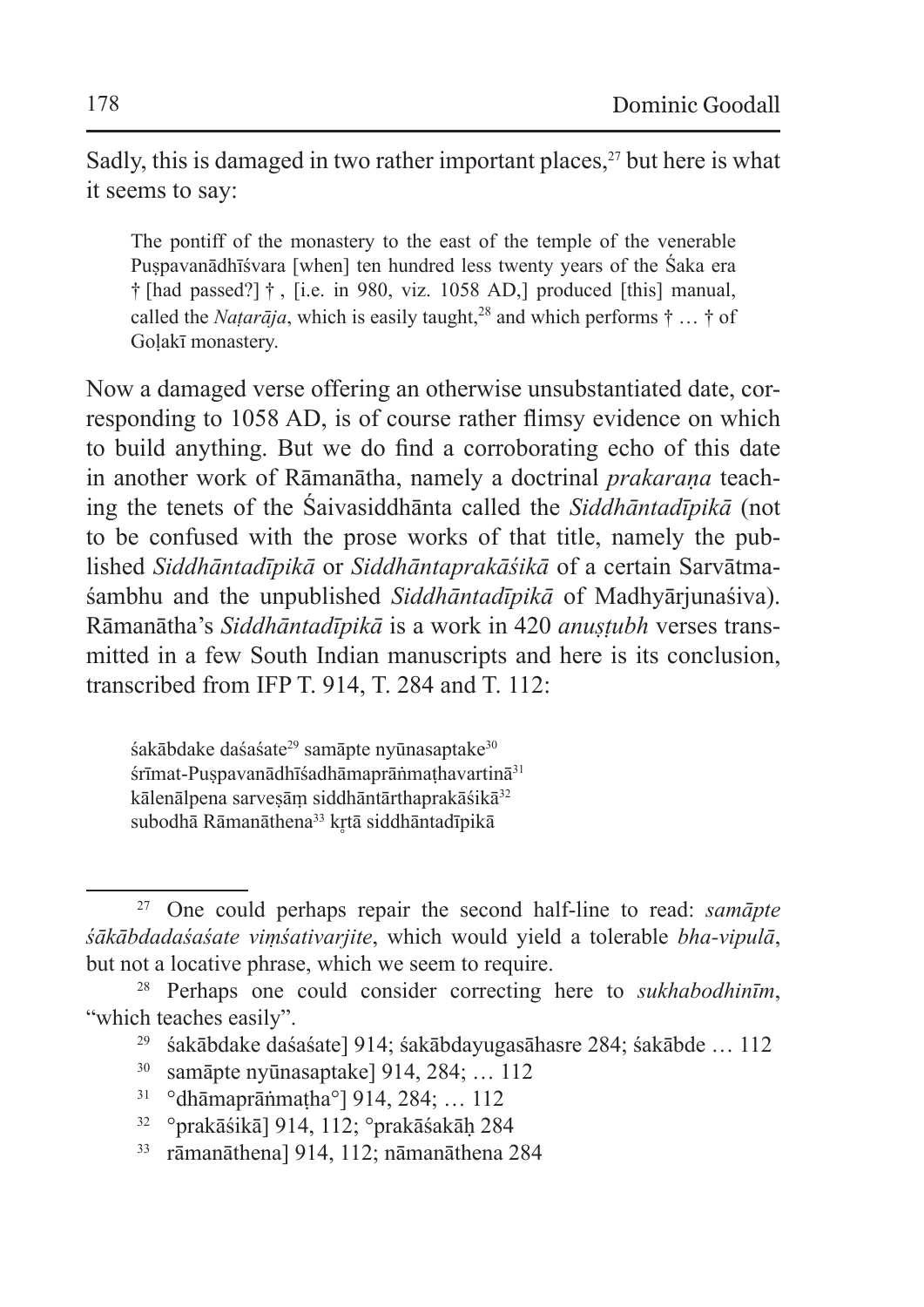abhidhārthābhidhā<sup>34</sup> padyaih savimśatiścatuśśataih<sup>35</sup> śrotre niveśya<sup>36</sup> sasneham satatam prajvalaty iyam<sup>37</sup>

The wording is not elegant, and corruption and attempts to emend it may have disfigured it further. Here is a tentative translation of this very tentatively restored conclusion.

When ten hundred minus seven Śaka years had passed, [i.e. in 993  $(=1071$  AD),] Rāmanātha, residing in the monastery to the east of the temple of the venerable Puṣpavanādhīśa, composed the *Siddhāntadīpikā*, which is easy to understand, which reveals the doctrines of the Siddhānta quickly (*kālenālpena*) to everyone, whose name has the sense of its literal meaning (*abhidhārthābhidhā*), with four hundred and twenty stanzas. Once one has allowed it to enter one's ears with devotion, may it always shine brightly.

The formulation of this conclusion echoes that of the *paddhati*, and once again it gives a date in the second half of the eleventh century that is earlier than any of the dates hitherto proposed for the composition of Somaśambhu's manual.

## **Excursus on Rāmanātha being the first dated South Indian Saiddhāntika writer of whom works are extant**

We may remark in passing that the dates of composition of Rāmanātha's two works place him about a century earlier than the celebrated commentator Aghoraśiva, whose *Kriyākramadyotikā* is dated to 1157 AD, 38 and thus makes Rāmanātha the earliest known South

<sup>34</sup> abdhidhārthābhidhā] *conj*.; abhidhārthābhidhaḥ 914; abhidarthābhiḥ 284; … dima° 112

<sup>35</sup> saviṃśati°] 914, 112; saviṃśatiś° 284

<sup>36</sup> niveśya] 914, 284; nibasya 112

<sup>37</sup> satataṃ prajvalatv iyam] *conj*.; santataṃ prājvantvimāḥ 914 (unmetrical); santataṃ prājvalanti mām 284; satataṃ projvalanti mām 112

<sup>38</sup> For a detailed discussion of this date, see Goodall 1998:xiii–xvii, fn. 24.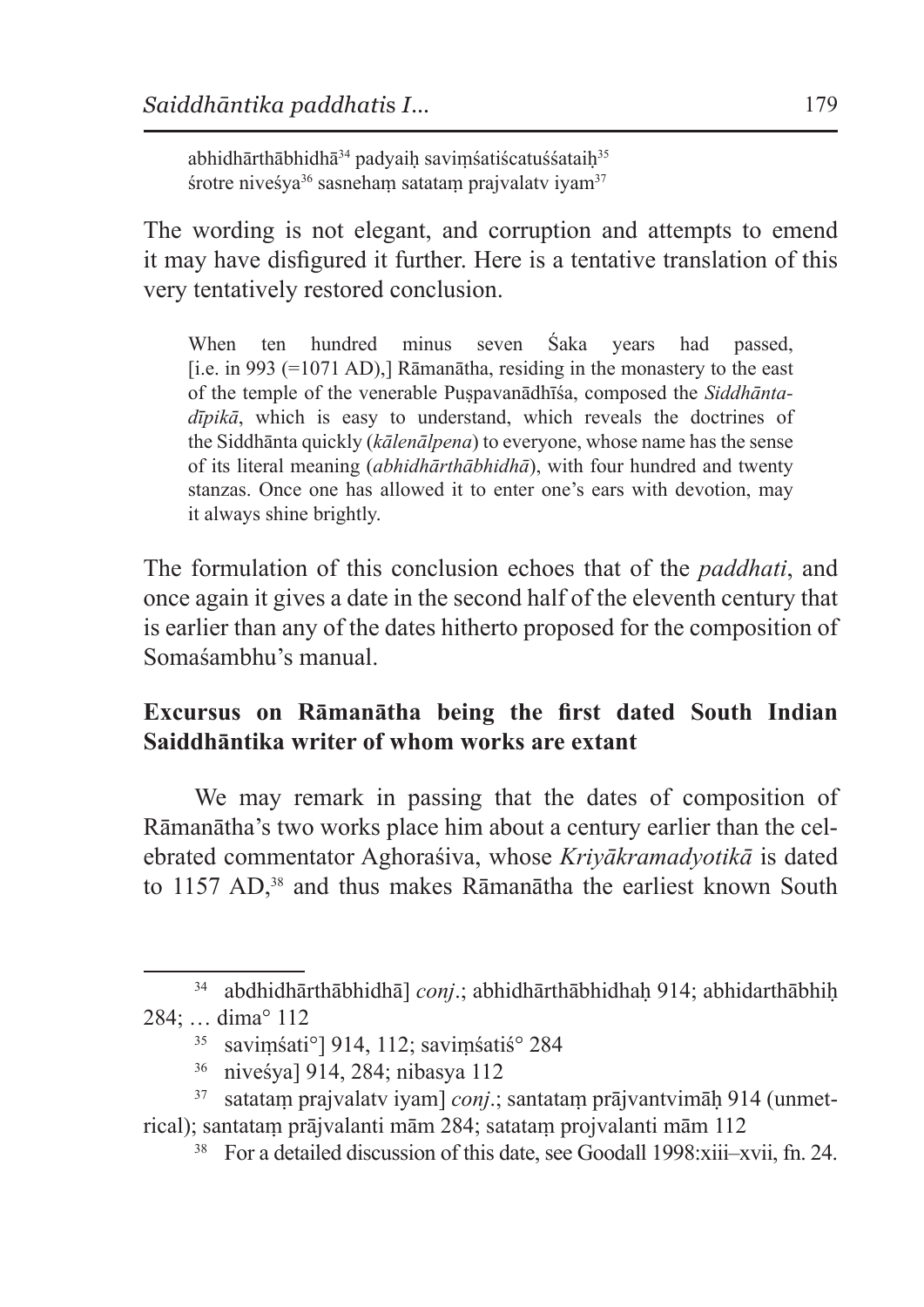Indian theologian of the Śaivasiddhānta of whom works survive.39 Of course that he is South Indian is an assumption, for I am not certain of the place of his monastery,40 but it seems a reasonable assumption to make given even just the rather typically Southern name he has chosen to give his *paddhati*. 41 Of course that name is a reflection of his guru's name, but that his guru should be called Naṭarāja (or variants

<sup>40</sup> On the basis of the name-element Puṣpavana, numerous conceivable identifications could be advanced, such as Pūvaṉūr on the southern bank of the Kaveri, or Pūvaṇam in Sivaganga District, where there appears to have been a Puṣpavaneśvara temple from perhaps as early as the eighth century (ARIE 1894, B. 17 and ARIE 1985–86, B. 377, an inscription in "characters of the 8th century" that refers to the construction of the temple for Tiruppūvaṉattudēvar); but an equivalent of Puṣpavana might not form part of the toponym, and there may once have been several places with quite different names in which there was a Śiva-temple named Puṣpavaneśvara or Puṣpavanādhīśvara or the like, e.g. Tiruppūndurutti (ARIE 1894, B. 166).

<sup>41</sup> This is not to claim, of course, that Nataraja or Nates a or other Sanskrit equivalents, or indeed any Tamil equivalents such as Ātavallān (used, for instance, as the name for a measure of weight in many of the eleventh-century inscriptions at the great temple in Tanjore: Hultzsch in *South Indian Inscriptions* II, No. 1, p.2) was by this stage exclusively or even particularly associated with Chidambaram, or even necessarily with the distinctive iconography of Śiva dancing in a posture known as *bhujaṅgatrāsita* that isfound, among other places, at Chidambaram. Recent scholarship (e.g. Kaimal 1999 and Wessels-Mevissen 2012) has underlined how difficult it is to determine which Sanskrit term, if any, was at first privileged as the label for this iconographic type.

<sup>&</sup>lt;sup>39</sup> No pre-twelfth-century works in Tamil appear to have been considered to be in any sense Saiddhāntika until after the twelfth century: see the Preface entitled 'Explanatory remarks about the Śaiva Siddhānta and its treatment in modern secondary literature' in Goodall 2004. This is of course not to say that the Śaivasiddhānta had not long reached the Tamil-speaking South, for we know of its presence there as early as the seventh century from Pallava inscriptions (see Goodall 2004:xix, fn. 17, and Goodall et al. 2005:112–113); but no surviving Sanskrit or Tamil literature belonging to this current of thought is known to us that proclaims a Southern origin.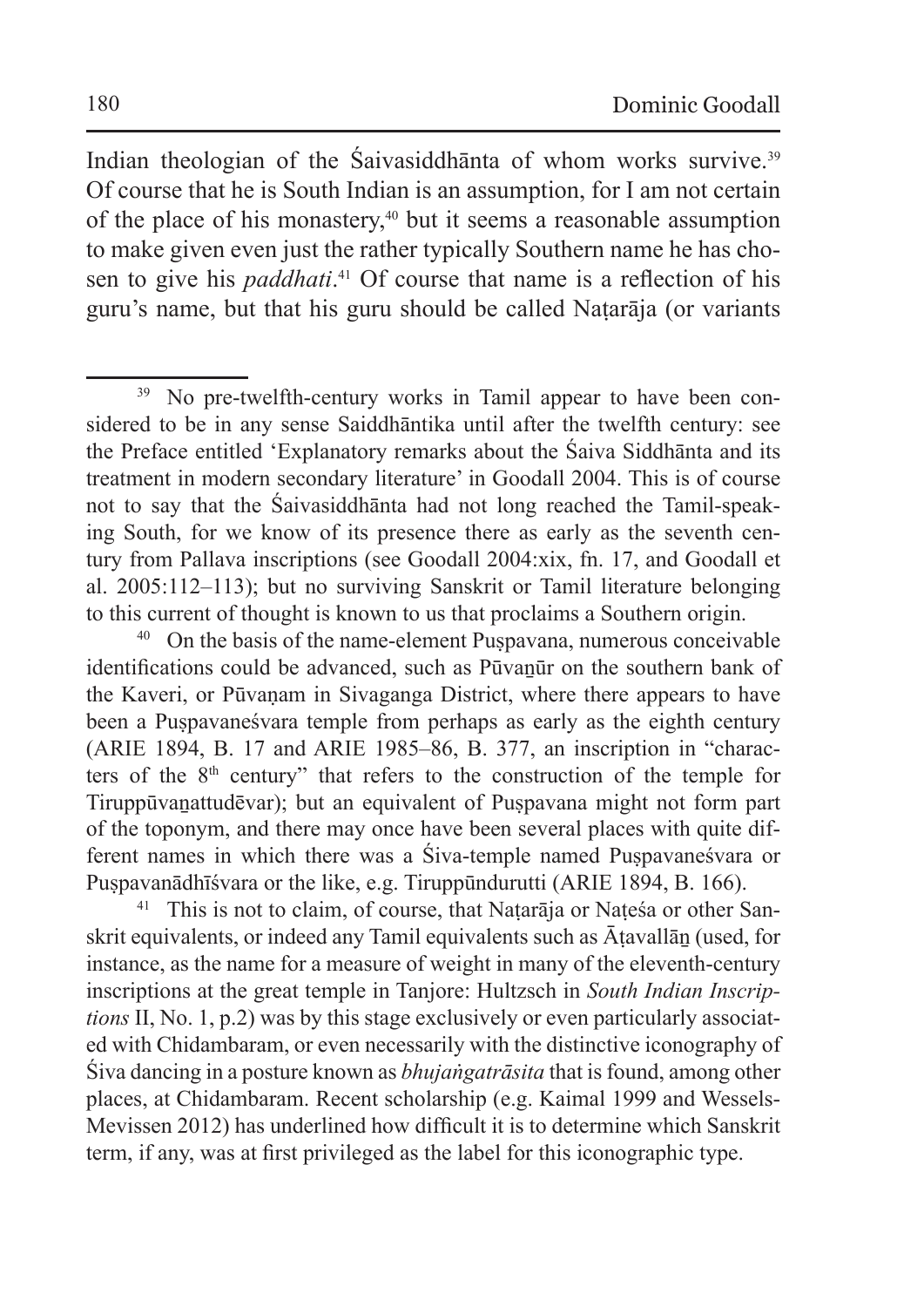thereof) is still itself perhaps an indication that he was a Southerner. Sometimes Rāmanātha uses the name in such a way that it must refer only to his guru, e.g. in the following concluding verse (p.41):

akarot pāśavicchedam yasya sākṣān naṭeśvaraḥ<sup>42</sup> tena rāmeśvareśena prokto nityavidhikramah 2:47<sup>43</sup>

The procedure for obligatory daily enjoined rites (*nityavidhikramaḥ*) has been taught by Rāmeśvareśa, whose bonds Nateśvara in person (*sākṣāt*) cut away.

But in other places, for instance the concluding verse to the first section of Rāmanātha's *paddhati*, he appears to make the name Naṭarāja allude both to Śiva and to his own guru (p.147):

naṭarājapadāṃbhojasmaraṇadhvastakalmaṣaḥ<sup>44</sup> rāmeśvaraḥ śivaśrāddham<sup>45</sup> antyeṣṭyā saha so 'bravīt

Rāmeśvara, from whom all impurity has been shaken off my meditating on the lotus-feet of Naṭarāja, has taught Śaiva post-mortuary rites, together with the death-rite.

We may note also that Rāmanātha's *Naṭarājapaddhati* is much cited by later Southern authors, in particular Nirmalamaṇi in his *Prabhāvyākhyā* on the *Kriyākramadyotikā*, albeit using the title *Rāmanāthapaddhati*, 46 and the wording of some passages in Aghoraśiva's works suggest that Aghoraśiva too was influenced by Rāmanātha.47 One further indication

- <sup>44</sup> °smaraṇadhvastakalmaṣaḥ] *conj*.; °smaraṇāvāstrakalmaṣaḥ MS
- rāmeśvarah śivaśrāddham] *conj.*; rāmīśvarena srāddham MS
- <sup>46</sup> The citations may nonetheless be located in the *Naṭarājapaddhati*.

<sup>47</sup> Compare, for instance, the visualisation of the planets in the retinue of the sun as given by Rāmanātha (MS, p.13):

> somaṃ sitaṃ budhaṃ gauraṃ rocanābhaṃ br̥haspatim sitam bhārgavam aindrādidiksv āgneyyādidiksv atha 1:100

<sup>42</sup> naṭeśvaraḥ] *conj*.; naṭaśvaram MS

<sup>43</sup> nityavidhikramaḥ] *conj*.; nityavidhiḥ kramaḥ MS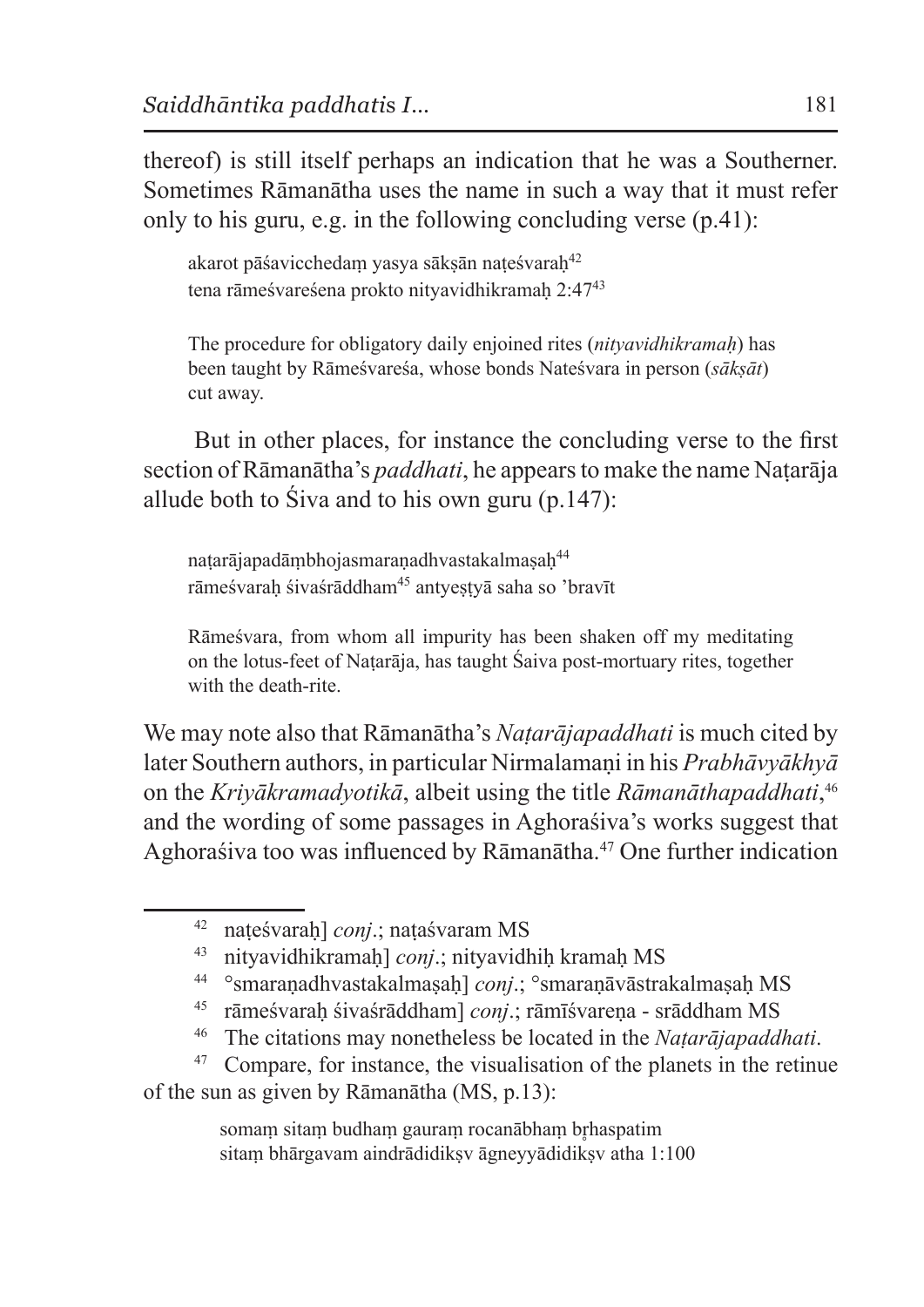of Southern origin may be mentioned: all the historical figures in Rāmanātha's spiritual lineage (see appendix) are associated with Kamalālaya, as is Nirmalamani himself (see the verses on pp.389, 517) and 523 of his commentary), which is presumably to be identified with Tiruvārūr.48

| raktam angārakam dhyātvā śyāmavarnam śanaiśvaram                   |
|--------------------------------------------------------------------|
| vāmorunyastahastāms ca daksinais cābhayapradān 1:101               |
| krsnam krtāñjalim rāhum ketum dhūmrādisannibham                    |
| 100d āgneyyādidiksv atha] conj.; agnyādidaksvathaḥ MS (unmetrical) |
| 101a angārakam] em.; angāraka MS                                   |
| 101c °nyasta°] conj.; °nyasya MS                                   |
| 102a krtāñjalim] conj.; krsņāñjalim MS                             |
| with the same visualisation in Aghorasiva's Pañcavaranastava:      |

somaṃ sitaṃ budhaṃ gauraṃ guruṃ gorocanādyutim śukram śuklam ca pūrvādidiksv athāgnyādikonagān 3 raktam bhaumam śyāmadeham ca saurim krsnam rāhum dhūmravarṇaṃ ca ketum vāmair hastair naumi tān sat sametān vāmorusthair dakṣiṇaiḥ sābhayaiś ca 4

For further striking evidence, see the discussion of verses 1–5 of the appendix.

<sup>48</sup> It is uncertain how old the use of Kamalālaya to refer to Tiruvārūr is. Today, it seems commonly to be used as a label for the tank (e.g. in The Hindu of 18th March 2004), perhaps because the name, "abode of lotuses", can be a kenning for a tank. But an undated 3-verse Sanskrit inscription "on a stone near a well in the first prakara" of what is today known as the Tyāgarājaswāmi temple reveals that the name Kamalālaya used to refer rather to the place. The first verse (SII, IV, No. 398, ARIE 74 of 1890) reads:

> Śaṅkhatīrtham iti khyātaṃ Kamalālayamadhyagam| vanmīkasambhavasyāgre sarvarogaksayāpaham

[This is] called Śaṅkhatīrtha, situated in the middle of Kamalālaya, in front of [the liṅga] that arose from the ant-hill; it removes all maladies and afflictions.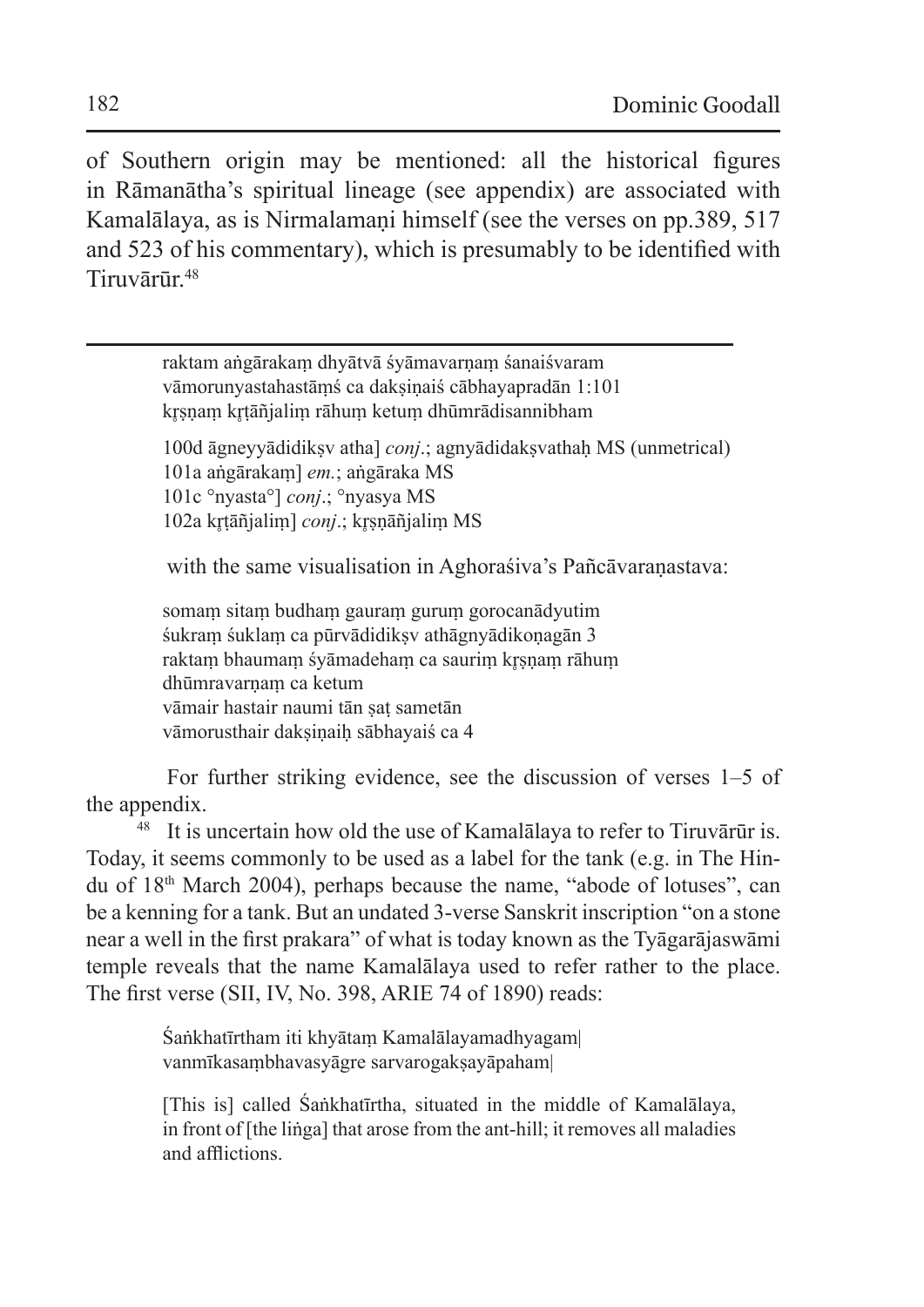Given that Pūṅkōyil, "Flower-temple" is also used as a name for the principal Śiva-temple in Tiruvārūr,<sup>49</sup> it seems not inconceivable that this should have been sanskritised as Puṣpavanādhīśadhāma and that Rāmanātha's *maṭha* should have been to the east of the temple.<sup>50</sup> Whether or not this is correct, it is clear that Kamalālaya is in the South, since Rāmanātha's antecedent from Gaudadeśa is said to have come to Kamalālaya in order to raise up Southerners (see verse 6 of the Appendix).

### **Rāmanātha's awareness of Somaśambhu**

Given such a date, and given the many instances of shared verses, it seemed reasonable to assume that Rāmanātha's *paddhati* was

śrīmatbrahmapurīśavāgadhipatis svasvāmimitraś ca ye tebhyo (31) hemasabhādhināthacaranannyāsollasanmastakah[|] prādāt bhūmihiraṇyakaṃ sarajatānn anyān dhanān sottamān śrīyĀrūradhipasya mūlavasatau devo [']napāyo nrpaḥ|| Lakṣmyālaye racitadharmmaparānupāla-(32)śīlān nr̥pām[ghri] kamalāṃ cirasā namāmi[|] Vyāghrāgrahāravarahemasabhānaṭeśapādāravindamadhu[p]o [hy anapāya]nāmā|| āḷuṭaiya nampi mātākkaḷ icaiñāniyār jananī bhavato ñānaśivācāryakule bhavet śaive gau[tama]gotre smin ñānākhyā Ka[malā]pure||

<sup>49</sup> Thus *Tēvāram* 4.19:5, according to V. M. Subrahmanya Aiyar's interpretation in the *Digital Tēvāram*.

<sup>50</sup> Of course the compound *puṣpavanādhīśadhāmaprāṅmaṭha* could be interpreted differently: one could understand the Eastern Monastery at the temple of Puṣpavanādhīśa. A number of mentions of an "Eastern Monastery" are found in Southern inscriptions in different Southern towns with the label *kīḻai-maṭha*. Rajeshwari Ghose has written that *kīḻai-maṭha* 'seems to be the Tamiḻ for *Dakṣiṇa Golakī maṭha*' (Ghose 1996:165), but this seems improbable, since *kīḻai* does not mean 'southern'.

A long Tamil inscription dated to the  $7<sup>th</sup>$  regnal year of Kulottuṅga II, in other words c. 1140 ad, concludes with 3 not entirely clear Sanskrit verses that appear to give our toponym twice, once in the form *Lakṣmyālaya* and once in the form *Kamalāpura*. The inscription is found in SII, VII, No. 485 (ARIE 269 of 1901) and the verses in question read: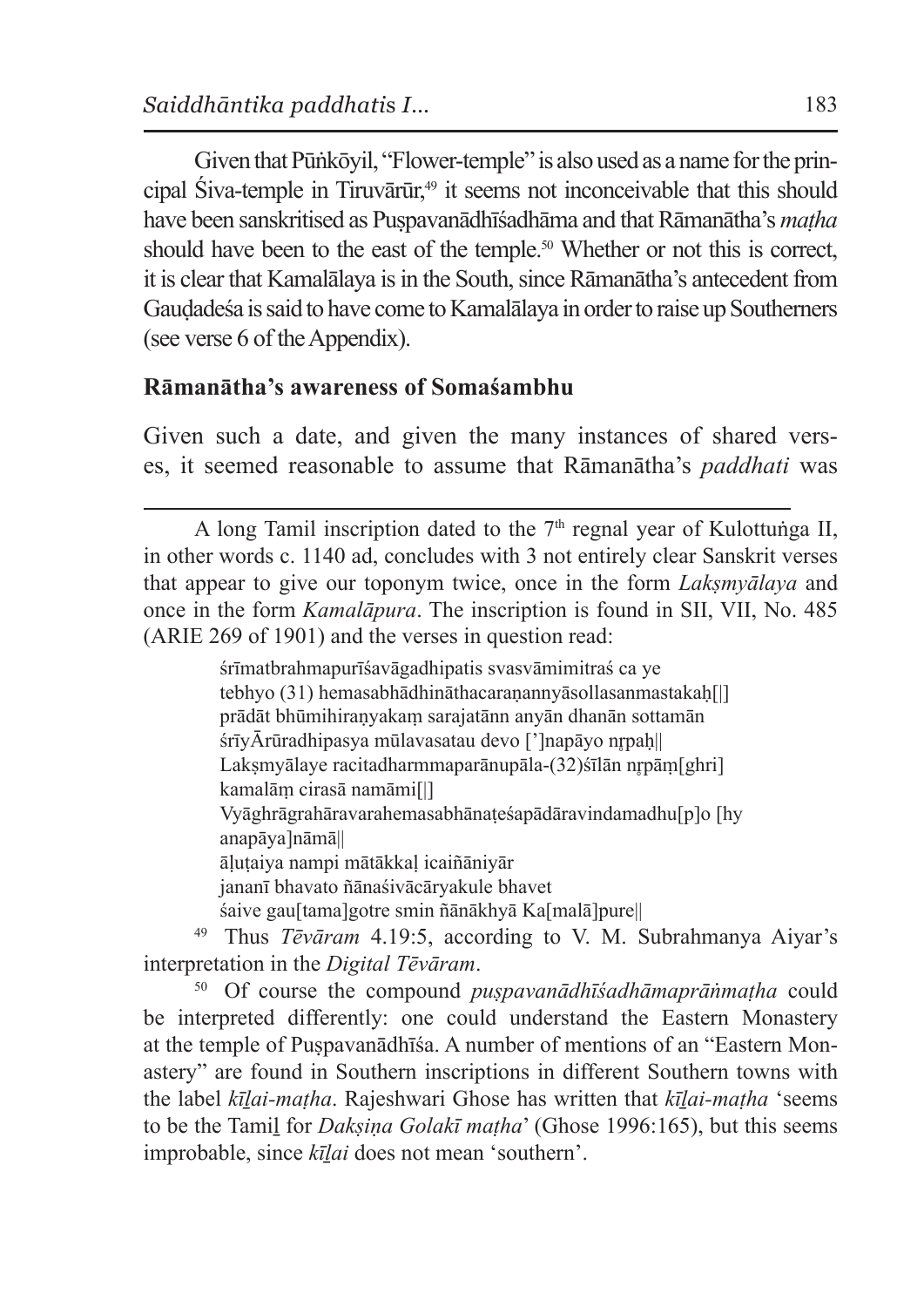an unacknowledged source for Somaśambhu. But this assumption must now be rejected, because it turns out that Rāmanātha actually alludes to Somaśambhu when quoting his prescription for the manufacture of the *sruk* (MS, p.76):

rāmavedāṅgulaḥ kuṃbho gaṇḍī yugayamāṅgulā<sup>51</sup> vistrtā gartagāmbhīryam tryaṅgulam dviyavottaram<sup>52</sup> vedāṅgulam ca<sup>53</sup> vistāram ity uktam Somaśambhubhih śrīparnī śimśapā<sup>54</sup> dāru bījakāmravikaṅkatāh<sup>55</sup> sruci vrksāh praśasyante<sup>56</sup> kimśukādyāś ca yājñikāh

The "pot" [of the ladle] should be three or four finger-breadths across: the "cheek" should be of four or two finger-breadths. The depth of its bowl should be two-barley grains more than three finger-breadths. And its breadth should be four finger-breadths—thus Somaśambhu has taught. The woods recommended for the ladle are *śrīparṇī*, *śiṃśupā*, cedar, *bījaka*, mango, *vikaṅkata*, and sacrificial woods such as that of the *kiṃśuka*.

The corresponding passage in Brunner's edition is easy to identify (SP4 2:83 and 87):

rāmavedāṅgulaḥ kumbho gaṇḍī yugayamāṅgulā khātaṃ vedāṅgulair vr̥ttaṃ dviyavaṃ tryaṅgulaṃ khanet 83

… śrīparṇī śiṃśapā dāru bījakāmravikaṅkatāḥ sruci vr̥kṣāḥ praśasyante kiṃśukādyāś ca yajñikāḥ 87

Rāmanātha's other surviving work too, the *Siddhāntadīpikā*, although it apparently contains no explicit mention of Somaśambhu, appears to echo Somaśambhu's classifications of initiation types (cf. SP3, 1:1–13

- <sup>54</sup> śrīparṇī śiṃśapā] *conj.*; śiparṇī śiṃśupā MS
- <sup>55</sup> °mravikaṅkatāḥ] *conj.*; dravikaṃkatā MS
- <sup>56</sup> sruci vrksāh praśasyante] *conj.*; sāci vrksāh praśalyante MS

<sup>51</sup> °yamāṅgulā] *conj.*; MS

<sup>&</sup>lt;sup>52</sup> vistrtā gartagāmbhīryam tryaṅgulam dvi<sup>o</sup>] *conj.*; tisrnām gartagāṃbhīrya tryaṅguladviṃ° MS

<sup>53</sup> vedāṅgulaṃ ca] *conj.*; vedāṅgulastha° MS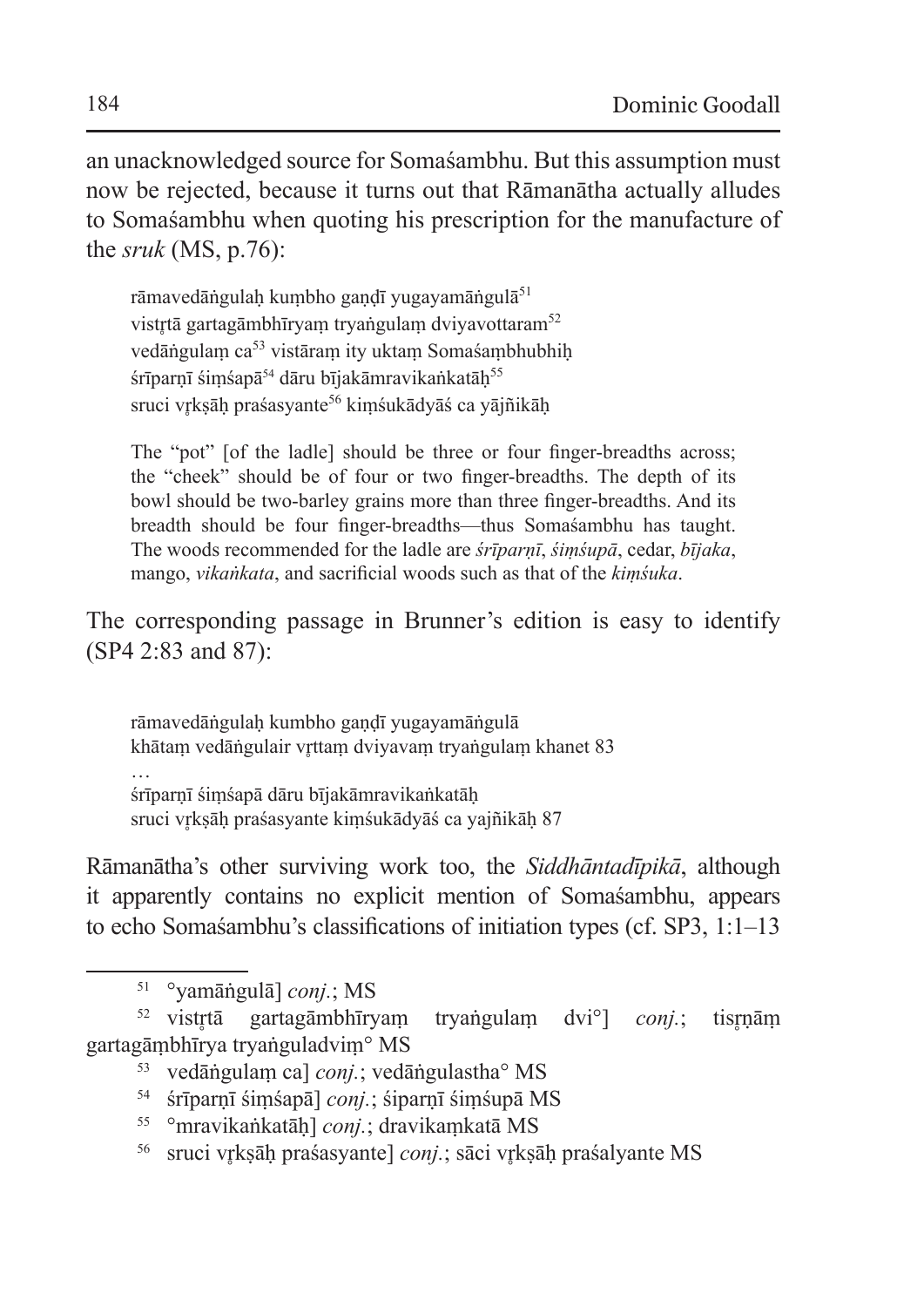and IFP T. 914, pp.5–6) and of five varieties of *pratiṣṭhā* (cf.SP4, 1:1–7 and IFP T. 914, pp.9–10).

We could choose to assume then either that all our dates for the composition of Somaśambhu's work are wrong, or that the dates for Rāmanātha's works are. But there is a third possibility. If Rāmanātha was indeed writing in the 1050s and yet had access to Somaśambhu's text, perhaps he had access to an earlier edition of the work. We may recall that Sanderson, without being aware of Rāmanātha's manual, concluded his above-quoted footnote with the remark: '[p]erhaps the text circulated in two editions, an earlier and a later'. Furthermore, Sanderson has since found further evidence that points to another, still earlier date for the completion of the *Somaśambhupaddhati* than those advanced above, and he has told me that he intends to present this evidence in a future publication.

In his stimulating introduction to a recent volume of the *Wiener Zeitschrift für die Kunde Südasiens* (Band LII–LIII) devoted to textual criticism, Hanneder makes the following observation (2010:9–10):

In view of the wide-spread occurrence of author variants in modern, that is, better documented times, it is not unrealistic to assume that some ancient authors worked like Goethe and kept record of how they developed their work. Furthermore, according to Pasquali, a plausible scenario for the "publication" of works is the following: an author composed and wrote down or dictated his work and permitted reproduction of his own copy. Not all authors died afterwards or lost interest in their work, leaving us with a single autograph without variants. Some authors may have added corrections in the margins, or copied a revised version. If we assume that the text was copied by the author in different stages of its development, every text could be slightly different and all variants at that stage would be authorial variants; the final copy of the author would contain the last version, which – as we have seen – is not necessarily the definite one. In other words, we could have the same problem as the new philologist, but we are unlikely to notice it.

In the case of Somaśambhu, at the head of a well-endowed and important Saiddhāntika monastery,<sup>57</sup> one can imagine him being visited

<sup>57</sup> For the wealth of the Golagīmaṭha, see Sanderson 2009:263–265.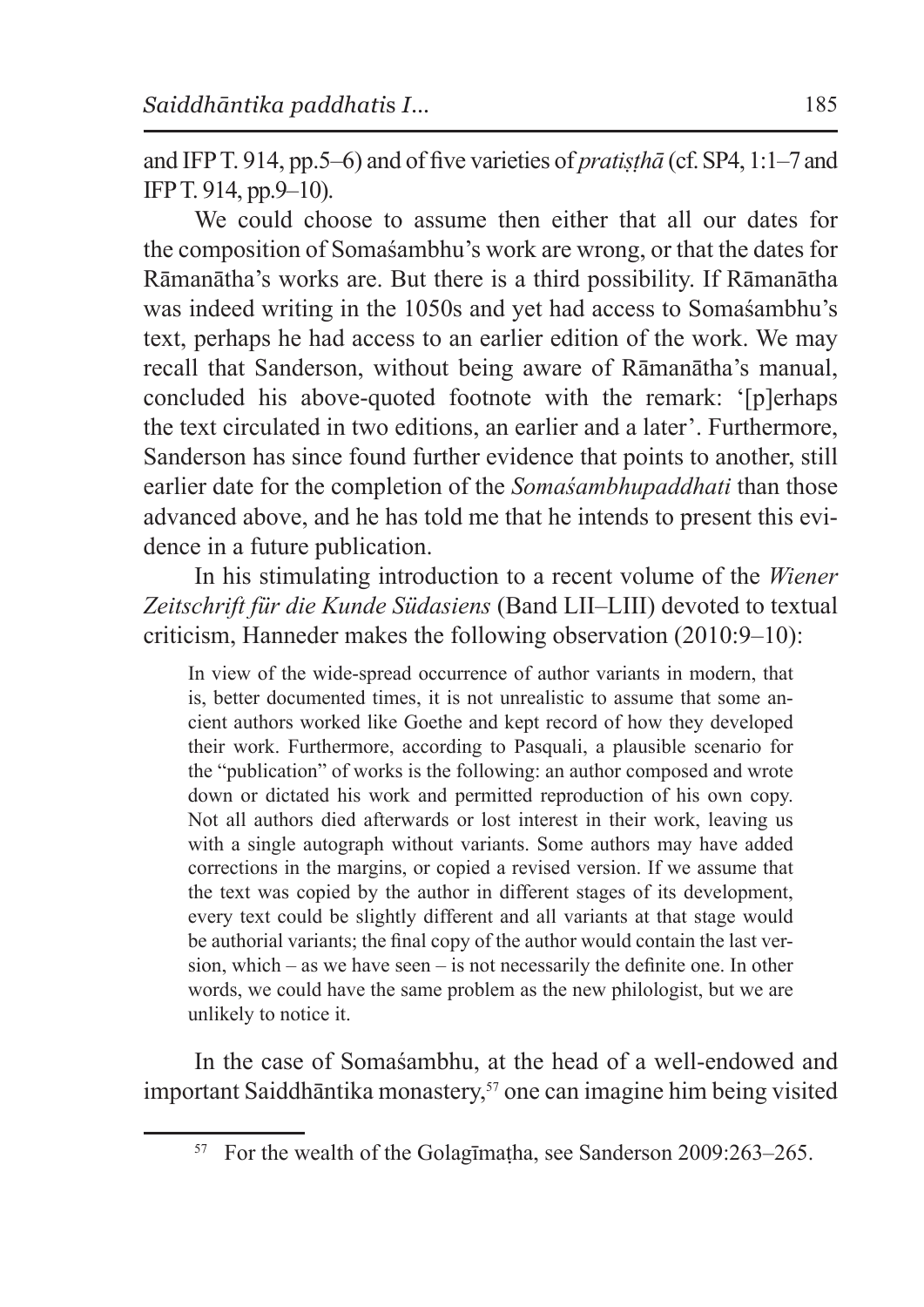by Saiddhāntika initiates from many parts of the country, many of whom may have wished to take away copies with them of his extremely carefully written and for them clearly useful ritual manual. This might account for there being more than one date given as the date of completion in the sources that survive, and it might also account for a Southern abbot using a copy of the work before the issue of the dated "editions" now known to us. There may have been little difference between the various editions, but it is also not inconceivable that the work grew and improved over time and that Rāmanātha had a shorter and less polished work before him. We have observed above that Rāmanātha's formulations make the impression of being less polished drafts of passages that we find in Somaśambhu's *paddhati*. This may simply be because Rāmanātha does not write particularly well, but it may also be because he had before him an earlier version of Somaśambhu's work. Similarly, Rāmanātha's omissions may be attributable to Rāmanātha choosing not to treat certain topics, but it is also conceivable that such topics were not all from the first included by Somaśambhu. To give one example, Rāmanātha provides no account of the *damanotsava*. Could this have been added later by Somaśambhu, who prefaces his account with a sort of apology for introducing it into a Saiddhāntika manual in spite of the absence of any Saiddhāntika source?

With this short article I hope to have filled out a little our knowledge of South Indian Saiddhāntika literary history, for which, hitherto, no testimony earlier than the mid-twelfth century was known.<sup>58</sup> Those interested in the precise details of the apparently partly nonbrahmin spiritual lineage leading to Rāmanātha in eleventh-century Tiruvārūr may consult the appendix that follows. I have also embroidered on a possible partial explanation of the conflicting evidence for the date of composition of the *Somaśambhupaddhati*. The hypothesis that it circulated in several eleventh-century "editions" may not have

<sup>&</sup>lt;sup>58</sup> For more on the twelfth-century writers of the school, see Goodall 2000.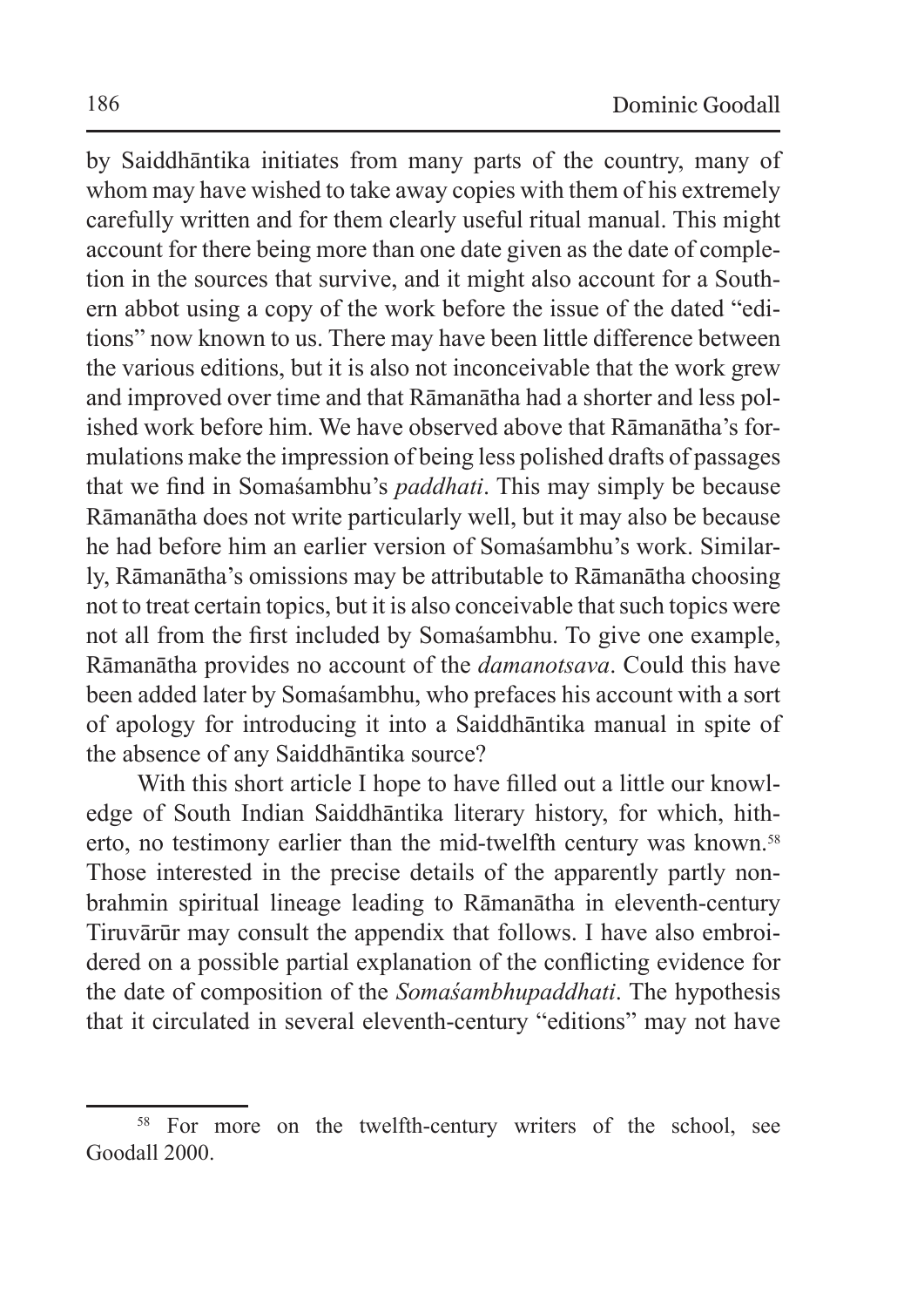much impact on editorial choices in the editing of the work,<sup>59</sup> but it is a speculation that it is interesting to entertain and it might provoke useful speculation about the circulation and use of other texts in premodern India.

### **APPENDIX: Rāmanātha's lineage**

Here follows the concluding section of Rāmanātha's *paddhati* (MS, pp.189–192):

 $granthakarttrprašamsā<sup>60</sup>$ 

ādau śivaśikhājyotisāvitryākhyān<sup>61</sup> gurūttamān<sup>62</sup> anugrahārthaṃ lokānāṃ anujagrāha śaṅkaraḥ 1 tebhyas siddhāntasamsiddham gocarānām catustayam mantreśarudradeveśakramād bhūmim upāgatam 2 † jyotiṣāṃ lāttīti † yasmād utpannā gurusantatiḥ addhyāsta bhārate varṣe Goḷakīsaṃjñakaṃ maṭham 363

 $60$  Note that verses 1 and 2 are identical with the verses that introduce the brief account of Aghoraśiva's genealogy at the end of his *Dviśatikālottaravr̥tti*, which have been edited in Goodall 1998:xiv, fn. 24. The following verse there, however, although clearly related to our verse 3, places emphasis on Āmardaka, rather than on Golakī, as the most important of the Śaiva monasteries: see below.

- <sup>61</sup> śivaśikhā°] *conj.*; śivaḥ śiva° MS
- <sup>62</sup> gurūttamān] *conj.*; gurusattamān MS (*unmetrical*)

 $63$  In place of verses  $3-5$  of our text, the corresponding section of the conclusion to the *Dviśatikālottaravrtti* (Goodall 1998:xiv, fn. 24) has been reconstructed to read as follows:

> tebhyah śivakulād ādyād utpannā gurusantatih śrīmadāmardakaṃ nāma sthānaṃ mokṣasya bhārate guravas tatsamudbhūtā nānāścaryavidhāyinaḥ

<sup>59</sup> A new edition of the text covered by Brunner 1963, together with the hitherto unpublished commentary of the *Somaśambhupaddhatiṭīkā*, is being prepared in the Pondicherry Centre of the EFEO by Dr. S.A.S. Sarma.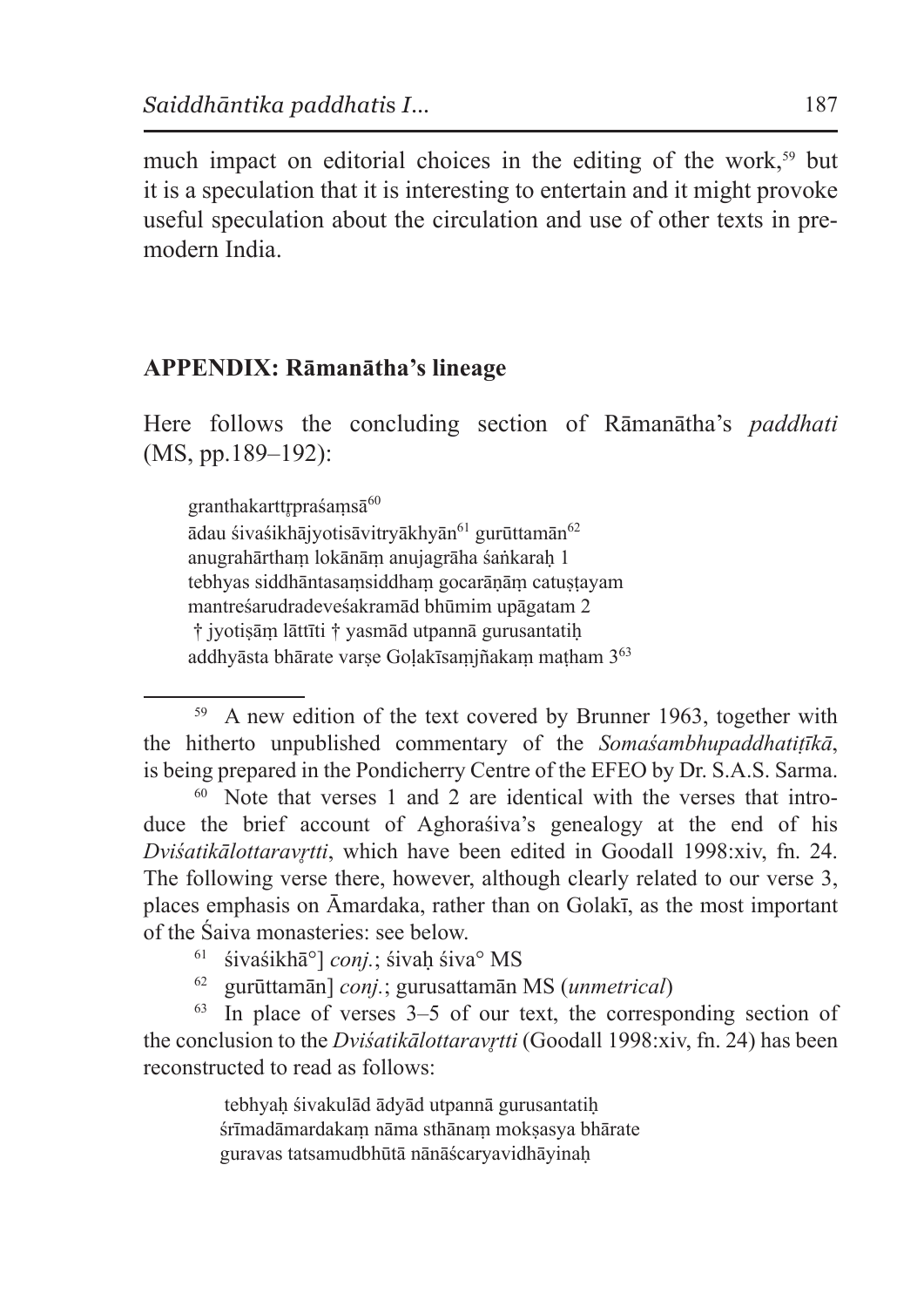gotraṃ manonmanīsaṃjñaṃ<sup>64</sup> yasya vrkṣo vaṭaḥ<sup>65</sup> smrtah vatsantateh sa kūtastho Dūrvāsā bhagavān munih<sup>66</sup> 4 śrīmān asmin mathe Bhāvaśambhuh śambhusamah sthitah<sup>67</sup> guravo 'smāt samutpannā<sup>68</sup> nānāścāryavidhāyinaḥ 5 tesv eko gaudadeśīyah<sup>69</sup> prāptavān Kamalālayam īdr̥śīṃ mūrtim ādāya dākṣiṇātyottitīrṣayā 6 āgataḥ70 śiva evāyam iti lokānumoditaḥ padavākyapramānajñah śrīmān Brahmaśivah<sup>71</sup> svayam 7 tatra Puskarinītīre Daksine<sup>72</sup> Golakīmathe vidvadbhir avasat sārddham agnikalpais tapodhanaih 8 yathādhipuram āsādya<sup>73</sup> śivah pāṇinaye purā sūtram vyākaranasyāha karanānām agocarah 9 Puskarādhipatitvena yah<sup>74</sup> prthivyām prathām gatah brahmacaryatapovidyādayāśāntisamanvitaḥ 10 sadehikaś ca devaś ca mahāms tacchisyatām gatah sa mahātmā Mahādevaḥ sadā pratyaṅmukhendriyaḥ 11 vathāvajjñātaśaivārthas tathānyesv<sup>75</sup> abhiyogavān vītarāgaḥ praśāntaś ca tatraiva Kamalālaye 12 śiṣyaiḥ tapodhanaiḥ prājñaiḥ sārddhaṃ Prācīmaṭhe 'vasat

But *sthānaṃ mokṣasya bhārate* is a restitution based on a parallel in Aghoraśiva's *Gotrasantati*, and the Trivandrum MS there reads *sthānam adhyasta bhārate*. It seems therefore more probable that we should correct *adhyasta* to *adhyāsta* and supply a missing half-line similar or identical to our 4cd (which supplies Dūrvāsas as the subject for *adhyāsta*).

<sup>64</sup> gotraṃ manonmanīsaṃjñaṃ] *conj.* Sanderson; gotrannā ¯ nmanīsaṃjñaṃ MS

- <sup>65</sup> vaṭaḥ] *em.*; vaṭa MS
- <sup>66</sup> muniḥ] *em.*; maniḥ MS

<sup>67</sup> Bhāvaśaṃbhuḥ śambhusamaḥ sthitaḥ] *conj.* Sanderson; śaṃbhuḥ śambhuh samāsthitah MS (unmetrical)

- <sup>68</sup> °tpannā] *em.*; °tpanno MS
- <sup>69</sup> gauḍadeśīyaḥ] *conj.*; gauḍadeśe yaḥ MS
- <sup>70</sup> āgataḥ] *em.*; agataḥ MS
- <sup>71</sup> brahmaśivaḥ] *conj.*; brahmaśivaṃ MS
- <sup>72</sup> dakṣiṇe] *conj.*; dakṣiṇo MS
- <sup>73</sup> āsādya] *conj.*; ānyāya MS
- <sup>74</sup> yaḥ] *conj.*; yāṃ MS
- <sup>75</sup> yathāvajjñātaśaivārthas tathā°] *conj.;* yathāvat jñānaśaivārtthaḥ tada° MS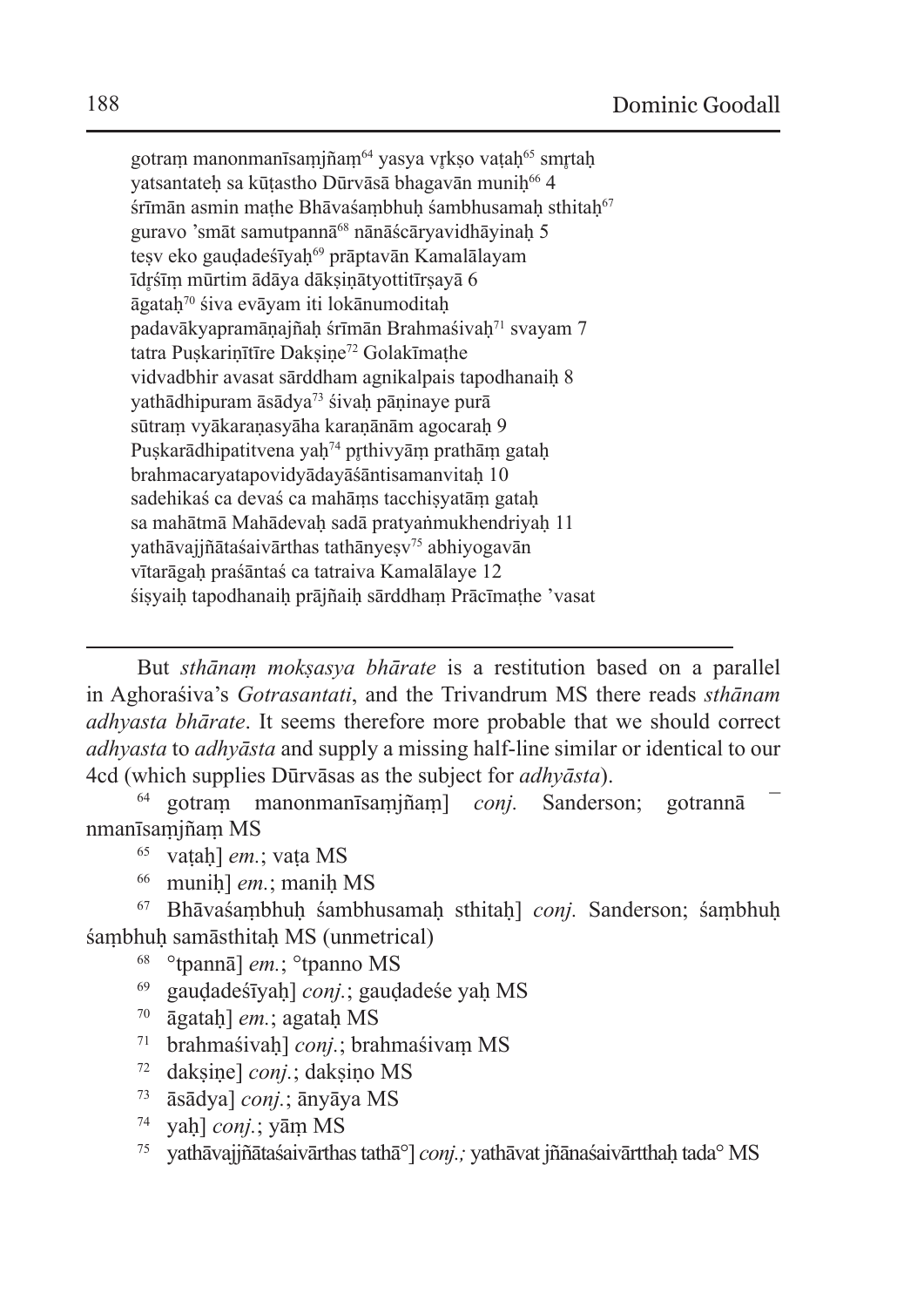kaniṣṭho 'syāvasad Vāmaśivaḥ Puṣkariṇīmaṭhe 13 yah siddhānte śivah sāksāt śilpe 'pi ca vidhih śrutah<sup>76</sup> jñātvāntam svecchavā deham tyaktvā<sup>77</sup> vah śivam āviśat 14 devasya ca mahān śiṣyo Devadevāhvayo<sup>78</sup> vaśī Śrīśaile duścaram cakre tapah kandaphalāśanah<sup>79</sup> 15 tasya śisyottamah śrīmān Natarājasya deśikah yasyāpi ca kramāyātah<sup>80</sup> sa eva Kamalālayah 16 ayatnapūrvam yasyāsta brahmacaryātapovratam<sup>81</sup> † śrīmatpārśvapuvamrāyaḥ † Nrttarājaś ca<sup>82</sup> viśrutaḥ 17 yah prāpa sarvavidyānām pāram tatra krtaśramah<sup>83</sup> Gayāyām yo dadau pindam krpayātmaprabhāvataḥ<sup>84</sup> 18 cestāh śivārcanam yasya yasya svairakathā japah<sup>85</sup> śivatvāpādanam yasya $86$  caksuḥpāto $87$  yadrcchayā 19 devo 'nantaḥ prasannātmā yasya śiṣyo bahuśrutaḥ śrutaśīlopapannaś ca śrīmāms Tatpurusah<sup>88</sup> śivah 20 tapovidyādhikaś cāpi Śrīkanthaśivasamjñakah<sup>89</sup> jñānābdhir bhūtale khyātah<sup>90</sup> prāṅmathādhipasamjñayā 21 śivāgamānām vyākhyātā padādisu ca panditah so 'pi Viśveśvaro devo yacchisyo deśikottamah 22

<sup>76</sup> vidhiḥ śrutaḥ] *conj.*; vidhiśrutau MS

<sup>78</sup> mahān śiṣyo Devadevāhvayo] *conj.*; mahat śiṣyo devadevāṃhyayo MS

<sup>79</sup> duścaram cakre tapah kandaphalāśanah] *coni.*; <sup>—</sup> ram cakre tapah palāśanaḥ MS

<sup>80</sup> ca kramāyātaḥ] *conj.*; kākramāyātā MS

<sup>81</sup> yasyāsta brahmacaryātapovratam] *conj.* Sanderson; yasyāstat brahmacādhātaye vratā MS

<sup>82</sup> Nrttarājas ca] *conj.*; tatra jā  $\overline{\phantom{a}}$  s ca MS

83 pāram tatra krtaśramah] *conj*. Sanderson; vāmam pārastambakr̥ttamaḥ MS

<sup>84</sup> °prabhāvataḥ] *conj*. Sanderson; °prabhā  $\overline{\ }$  MS

<sup>85</sup> svairakathā japaḥ] *conj.* Sanderson; sverakathāśanaḥ MS

- <sup>86</sup> °pādanaṃ yasya] *conj.*; °pādanaṃ svasya MS
- <sup>87</sup> cakṣuḥpāto] *conj.* Sanderson; cakṣuḥpādo MS
- <sup>88</sup> Tatpurusah] *em.* Sanderson; tatpurusa<sup>o</sup> MS (unmetrical)

<sup>89</sup> Śrīkaṇṭha°] *conj.*; śrīkaṇṭhaḥ MS

iñānābdhir bhūtale khyātah] *conj.*; jñānābdhi bhūtale khyāntaḥ MS

<sup>77</sup> tyaktvā] *em.*; tyaktā MS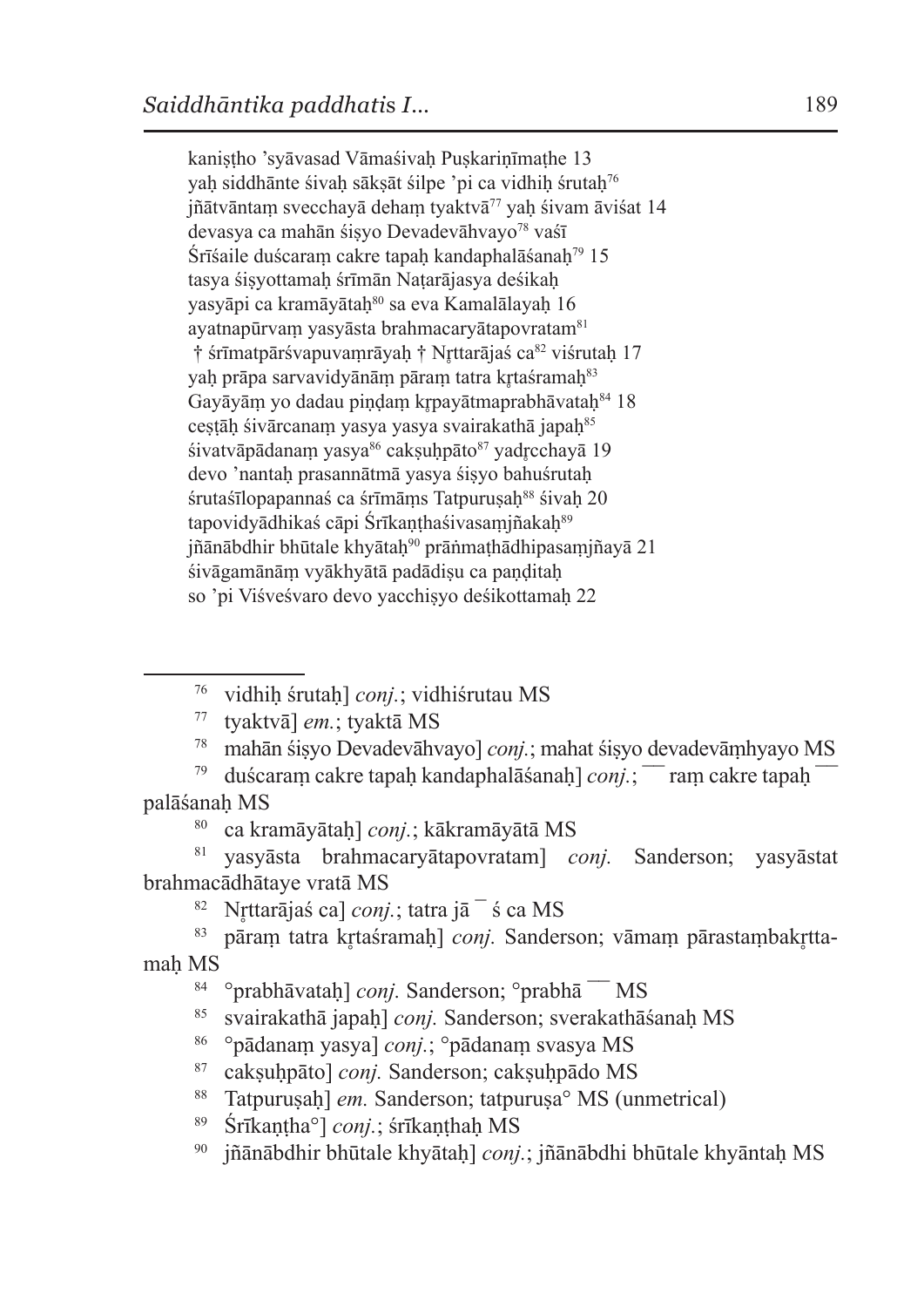prājñah Pañcāksaro devah<sup>91</sup> pañcāksaraparāyanah Triyambakaśivaḥ śāntyā tapasā munisannibhaḥ 23<br>tasmād anantaram dhīmān sabhāpatih<sup>92</sup> tasmād anantaram dhīmān  $\bar{ }$ kr̥tāgamārthavinyāsaḥ<sup>93</sup> śānto Jñānaśivaḥ<sup>94</sup> sudhīḥ 24 tataś śāntah śrutinidhih Nīlakanthaśivābhidhah Oṃkāropapado devaḥ sarvasaṃgavivarjitaḥ 25 devo Maheśvarah śāntah tapovidyādayānvitah bahuśrutah sudhīr devah Somanāthah taponidhih 26 yasyaite deśikāḥ sarve śiṣyāḥ prājñāś ca naiṣṭhikāḥ tasya śrī-Nrttarājasya śisyah śrīkanthatejasah 27 śrī-Rāmeśvaranāthākhyaḥ savarṇakulasaṃbhavaḥ tanmukhāj jñātasiddhāntarahasyārthah samāhitah<sup>95</sup> 28 śrīmat-Puspavanādhīśadhāmaprāṅmathadeśikah † śākā † śakābdadaśaśate viṃśativarjite 29 Golakīmathanisthānām<sup>96</sup> vidhāyinīm paddhatin naṭarājākhyām akarot sukhabodhitām 30

Panegyric of the author of the book:

In the beginning, Śaṅkara, in order to bestow compassion on [all] men, bestowed compassion on the greatest gurus, who were called Śiva, Śikhā, Jyoti and Sāvitrī (1). From them the four lineages that are established within the Śaivasiddhānta came to earth, via Mantreśas, Rudras and gods (2). There came to reside (*adhyāsta*) in the continent of Bharata at the monastery called Goḷakī, † [so-called] because it takes (*lāti*) from among light (*jyotiṣāṃ*) † ,<sup>97</sup> from which there arose a lineage of gurus (3). † ... † whose [emblematic] tree is the banyan, and from which lineage [sprang]

- <sup>92</sup> sabhāpatiḥ] *conj.*; sahāpatiḥ MS
- <sup>93</sup> krtāgamārthavinyāsah] *conj*.; krtāgamārttho vinyāsah MS
- <sup>94</sup> Jñānaśivaḥ] *conj.*; jñānaḥ śivaḥ MS

<sup>95</sup> tanmukhāj jñātasiddhāntarahasyārthaḥ samāhitaḥ] *conj.*; tanmukhā jñānasiddhāntarahasyārtthasamāhatāḥ MS

<sup>96</sup> °niṣṭhānāṃ] *conj.* Sanderson; °niṣṭhāna MS

<sup>97</sup> This attempt at a translation assumes that this is a *nirvacana* of Golakī in which the element *go* is interpreted as a "ray of light" and the element *la* is interpreted as representing the verb *lā*, a favourite root for *nirvacana*s.

<sup>91</sup> devaḥ] *conj.*; devaṃ MS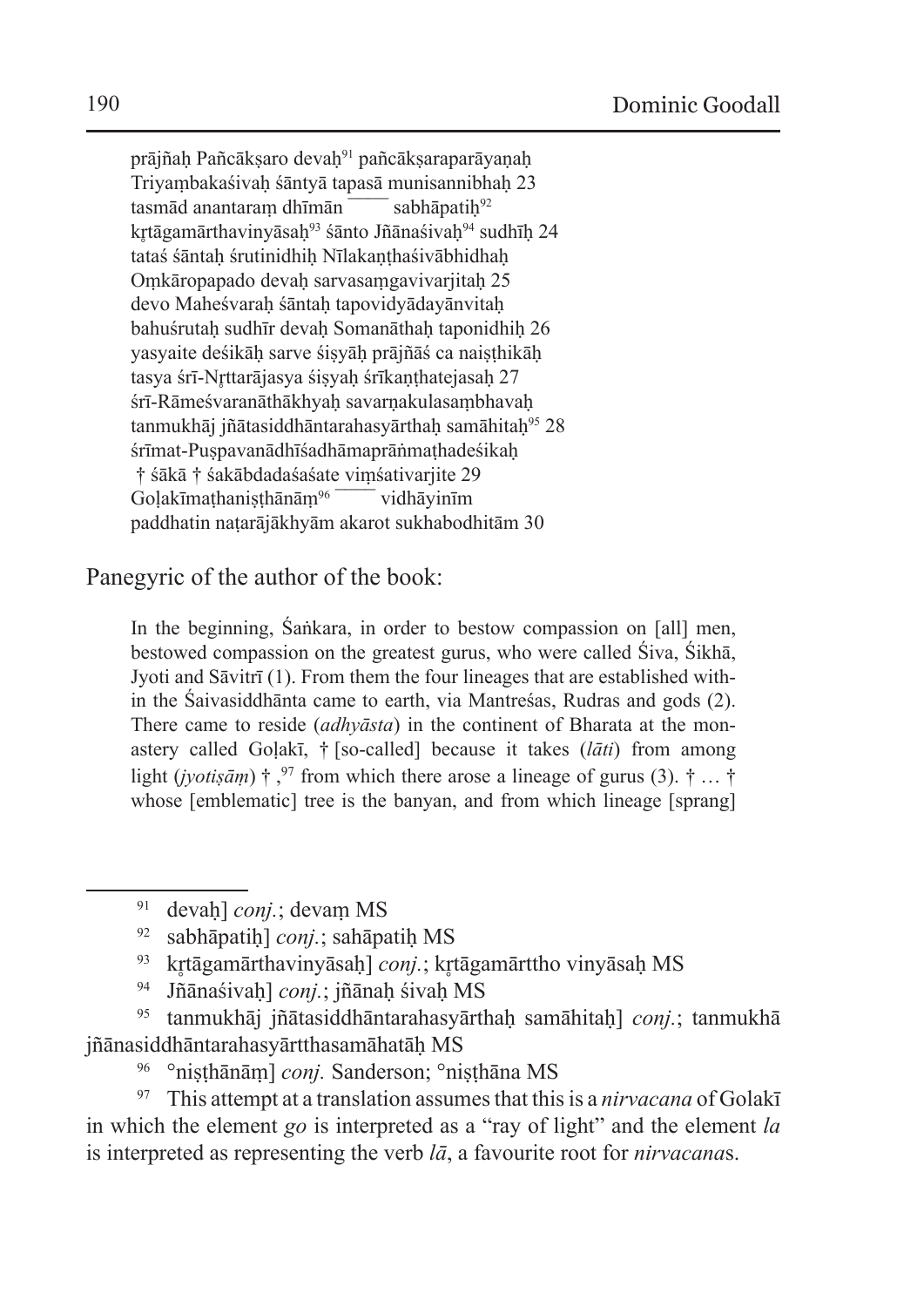that supreme (*kūṭasthaḥ*) sage the lord Dūrvāsas (4).98 In this monastery was the venerable Bhāvasambhu, the equal of Sambhu [himself].<sup>99</sup> From him descended gurus who accomplished many extraordinary feats (5). Among them, one who was from Gauḍadeśa came to Kamalālaya, approved with joy by men with the thought that this was Śiva himself who, assuming such a [human] form, had come in order to bestow salvation on Southerners: knowledgeable in grammar, exegesis and logic [this was] the venerable Brahmaśiva himself  $(6-7)$ . There, on the bank of the [temple] tank [of Tiruvārūr (?)], in the Southern monastery of Golakī, he lived together with learned, fire-like ascetics, just as, once upon a time, Śiva, who is [usually] inaccessible to the senses, having reached Ādhipura taught the *sūtras* of grammar to Pāṇini (8–9).<sup>100</sup> He who has become wellknown on earth as the Lord of Puskara, equipped with chastity, [the stored up power of] penance, knowledge, compassion, and peace, a god incarnate (*sadehikaḥ* ?), great (*mahān*), became his pupil. That was the greatsouled Mahādeva, whose senses were always turned inwards [away from

<sup>98</sup> Dūrvāsas is elsewhere usually associated not with Golakī, but with Āmardaka, e.g. in Anantaśambhu's commentary on *Siddhāntasārāvalī* 116 (penultimate verse of the *kriyāpāda*), and the banyan tree is the emblematic tree of Raṇabhadra. But such an association may not be very old. The earliest account of the *gocara*s in which it appears is probably that of Aghoraśiva in his *Gotrasantati* (pp.428–9), which appears at the end of the *Mahotsavavidhi* that is attributed to him. And, as we have seen above (in footnotes 60 and 63), Aghoraśiva appears to have adopted and adapted Rāmanātha's account of the *gocara*s, changing Dūrvāsas' association with Golakī to an association with Āmardaka.

<sup>&</sup>lt;sup>99</sup> *Ex conj*. This follows a conjecture of Alexis Sanderson (letter of 23.xi.2010): "In my view *samāsthitaḥ* yields no acceptable sense. As for what precedes, we need, I think, a name ending in sambhuh, with a twosyllable *pūrvapada* to make up the number of syllables required. I propose *bhāvaśambhuḥ*, understanding this as synonymous with Prabhāvaśiva/ Sadbhāvaśambhu, the first abbot of the *maṭha* at Golagī."

 $100$  As Alexis Sanderson has pointed out to me (letter of 22.xi.2010), Ādhipura is to be identified with Tiruvoṟṟiyūr in North Madras. For the myth that Śiva appeared here to Pāṇini to bestow the grammar on him—hence his worship in a Mandapa there as Vyākaranadānaperumāl—see ARIE 1913, p.110 (and ARIE 201 and 202 of 1913).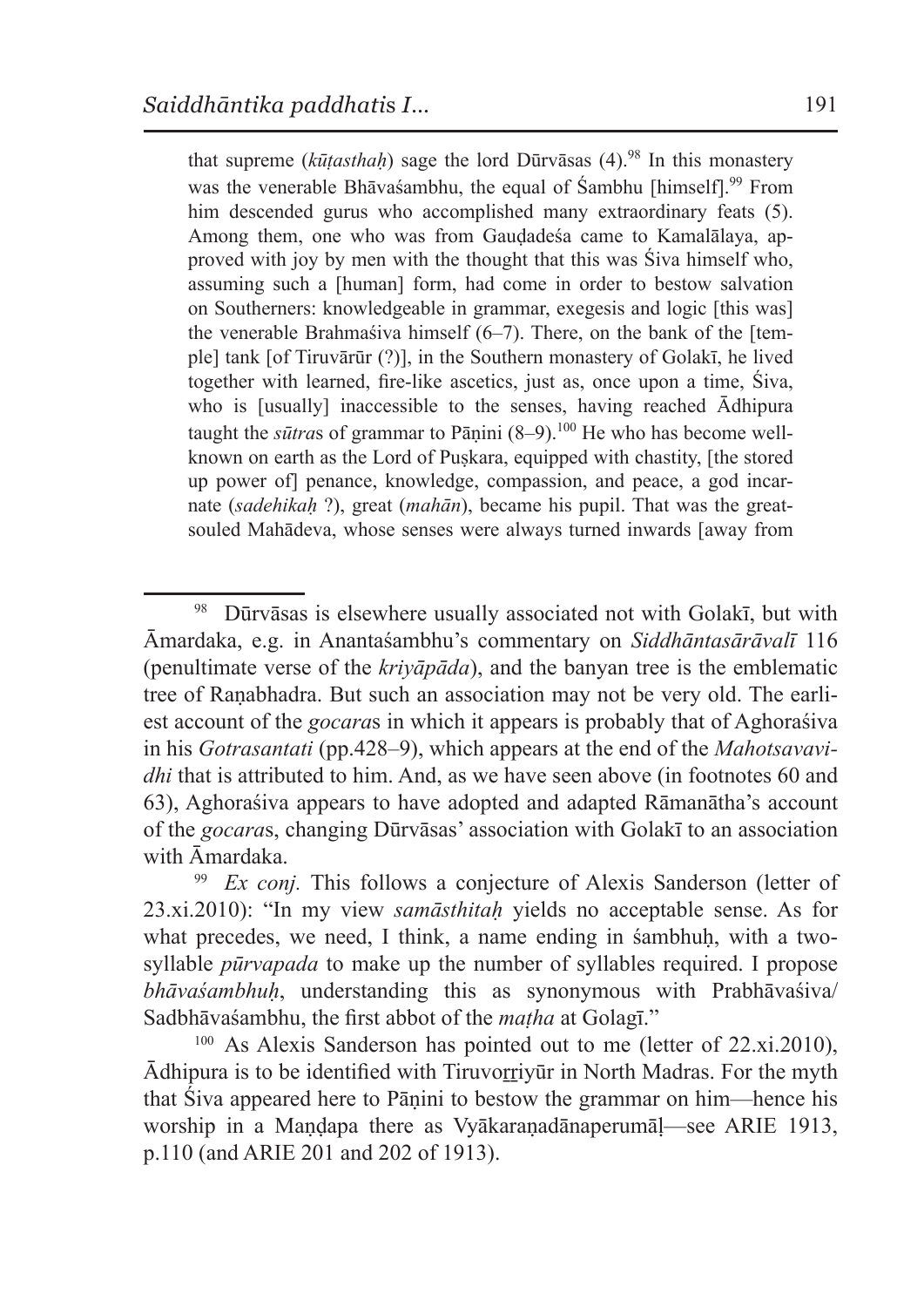the senses]  $(10-11)$ .<sup>101</sup> Just as he had learned Śaiva doctrine, so too he exerted himself in other areas. Devoid of passion, at peace, he lived there itself in Kamalālaya with his followers, who were wise ascetics, in the Monastery of the East (*prācīmaṭhe*) (12–13b). His youngest [disciple] Vāmaśiva lived in the Puṣkariṇīmaṭha (13cd).102 He was a veritable (*sākṣāt*) Śiva in [his learning about] the Śaivasiddhānta, and he was famed as [a veritable] Brahmā also in craftsmanship (*śilpe*).<sup>103</sup> Knowing [the time of his] death, he deliberately left his body and entered *śiva* (13c–14). The great self-controlled disciple of [Mahā-]deva was called Devadeva,<sup>104</sup> [who]

 $102$  Is the Puskarin $\overline{\text{t}}$  in a not the same as the Prācīmatha?

<sup>103</sup> *Ex coni*. This conjecture rests on the assumption that Brahmā, as creator, is supremely skilled as a craftsman (cf., for instance, *Raghuvaṃśa* 7:14). Alexis Sanderson has proposed another conjecture (letter of 23.xi.2010): "I am reluctant to accept that *śrutau* is a corruption of *śrutaḥ*, not least because Brahmā has no obvious association with Śilpa. I propose an alternative: *yaḥ siddhānte śivas tvaṣṭā śilpe 'pi ca vidhiḥ śrutau*." He offers this translation: 'Śiva [himself] in [his mastery of] the Siddhānta, Tvastr in the practical arts, and Brahmā in [his mastery of] Śruti'.

<sup>104</sup> Several of the names in this lineage are initiatory names with the familiar ending -śiva, but the names ending in -deva (Mahādeva, Devadeva, Anantadeva, Viśveśvara-deva, Pañcākṣara-deva, Oṃkāradeva, Maheśvara-deva, Somanātha-deva) might also be initatory names, for the endings -śiva and -deva are prescribed respectively for Brahmin and Kṣatriya initiates in Somaśambhu's *Kriyākāṇḍakramāvalī* (SP3, *samayadīkṣāvidhi* 107–9; Brunner 1977:96,102), as well as in several later Southern works and in one other Northern source that may be of comparable antiquity, namely Vimalācārya's *Tattvaratnāvalī* (unnumbered folio of fragmentary codex unicus NGMPP B 26/16):

> taddhaste puṣpam āropya śive prakṣepayet tataḥ udghāṭya netre deveśaṃ darśayen muktibhuktidam puṣpapātavaśān nāma śivadevagaṇāntikam

<sup>&</sup>lt;sup>101</sup> Several points are uncertain here, but it seems clear that this person was called Mahādeva from the play on words in 11a. As for where or what Puṣkara is here, I do not know. Could it be the town of Tiruvārūr? For the turning inwards of the senses, cf. the first verse of the fourth *vallī* of the *Kaṭhopaniṣad*.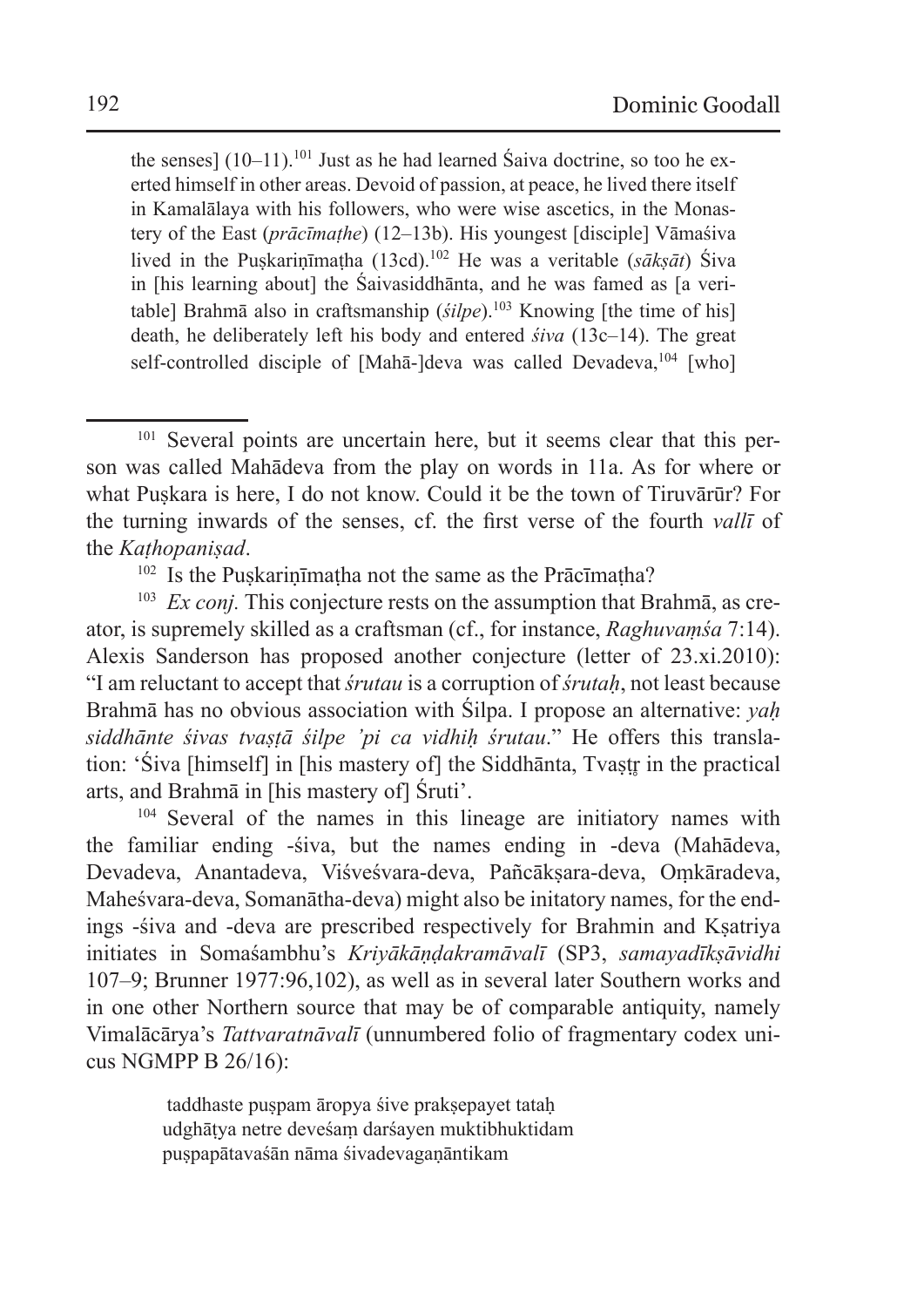viprādīnāṃ kramāt kuryād athavā svecchayā guruḥ (śivadevagaṇāntikam] *conj*.; śivadeveṅgaṇāntikam MS)

Placing a flower in his [*scil.* the disciple's] hand, he should then cause him to cast it upon Śiva [in the *maṇḍala*]. Unbinding his eyes, he should cause him to see the Lord of gods [in the *maṇḍala*], who grants liberation and supernatural power. He should form his [initiatory] name according to [the mantra] where the flower falls, ending with -śiva, -deva and -gaṇa for brahmins, Kṣatriyas and Vaiśyas respectively. Alternatively, the guru [may form the first part of an initiate's name] as he wishes.

Evidence for the use of the suffix -deva as the suffix of an initiatory name is confusing because the suffix is so common in non-initiatory names. A certain Bhattāraka Jñānasiu of (the temple of) Anupamveśvara is mentioned, along with several other temple priests on a  $12<sup>th</sup>$ -century pillar inscription: bhattāraka Varunasiu of Anahileśvara, bhattāraka Maheśvarasiu of Jendrarājeśvara, bhattāraka Īśānū of Prthivīpāleśvara, bhattāraka Muktideu of Jojaleśvara, Vināyaka and Sāmtisiu of Tripurusu, bhattāraka Mūladeu of Āsāleśvara, bhattāraka Tatpurusa of Padmaleśvara, bhattāraka Kedārū of Tripālakeśvara, bhattāraka Brahmarāsi of Āsapāleśvara [after which are mentioned some persons styled aboti, whose names appear not to be initiatory ones]. All are witnesses to a deed of the townspeople of Nāḍōl on a pillar in the temple of Someśvara (Jodhpur State), dated [Vikrama-]Samvat 1198 (=1142 AD). *Epigraphia Indica* XI, No. 4.9, pp.26ff. Bhandarkar comments (p.39):

> *Abōṭīs* are an inferior class of Brāhmaṇas, who are generally temple servants, and are still chiefly found in Dvārka. Of the names of the *bhaṭṭārakas* of temples, many end in *siü* (Śiva), two in *deü* (*dēva*), and only one in *rāśi*. I have elsewhere said that of the four well-known sects of the followers of Śiva, those whose names ended in Śiva were Śaivas, and those whose names ended in *rāśi* were Lakulīśa-Pāśupatas. But to what sect the ascetics who bore the honorific suffix *deü* (*dēva*) belonged, is not clear.

It is possible that in that inscription too the names in -deva are initiatory names of initiates to the Śaivasiddhānta. Returning to our own context, some of the instances of -deva are clearly intended as suffixes (see, e.g., 25c: *oṃkāropapado devaḥ*), but in some cases the element deva precedes or is separated from the name (e.g. 22c, 26a, 26c), which suggests rather that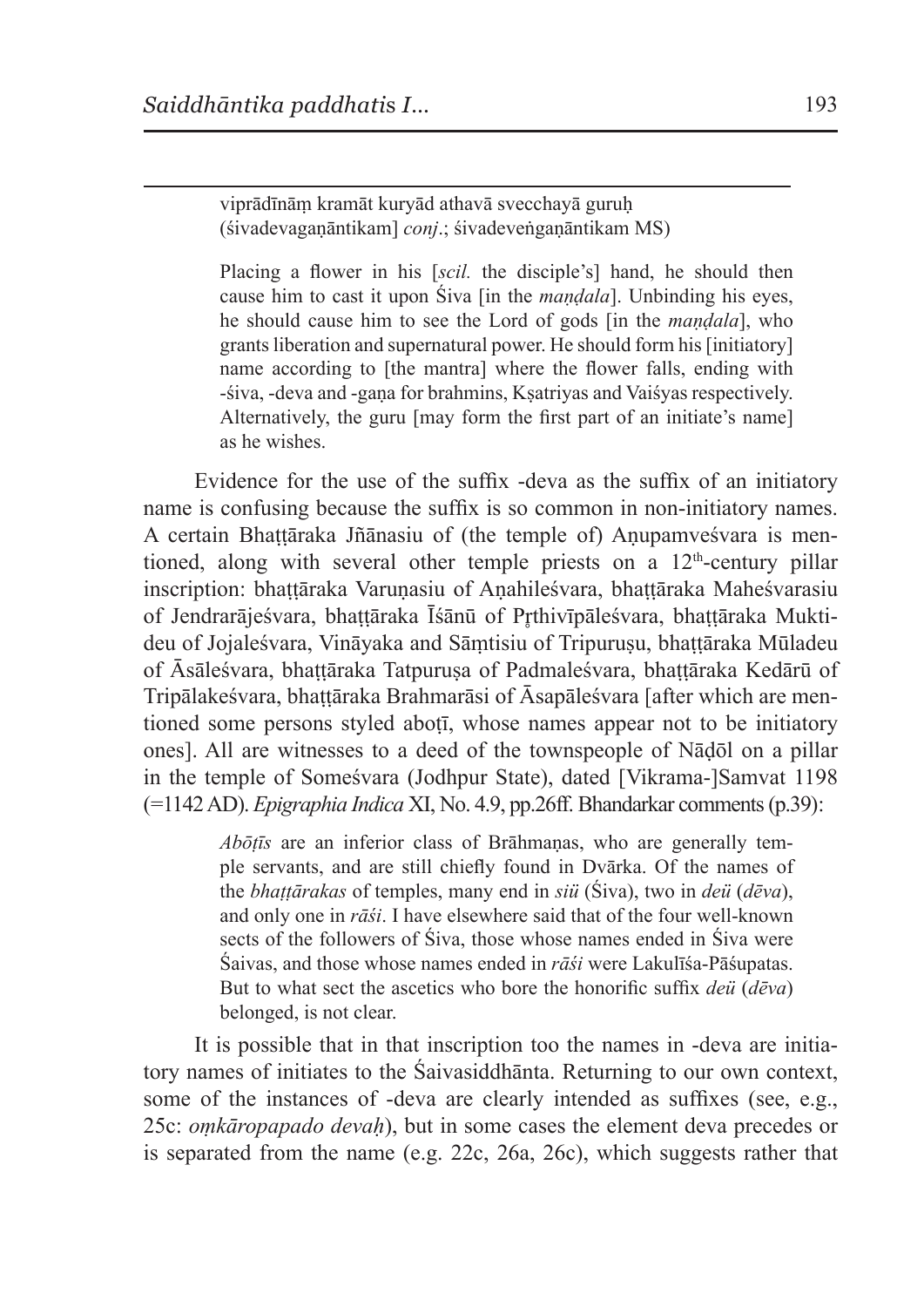deva might be used as a title. But we should not lose sight of the possibility that some of the initiates of this lineage, including perhaps Rāmanātha, were non-brahmin.

Alexis Sanderson has kindly sent me (letter of 22.xi.2010) the following list of Saiddhāntika names in -deva extracted from his prosopography file:

- Aghoradeva. An inscription of the reign of an unidentified Jaṭāvarman Tribhuvanacakravartin Vīrapāṇḍyadeva (362 of 1916) records a grant to an Aghoradeva of the Jñānāmr̥tācāryasaṃtāna of the Golakīmaṭha (at Kallaḍakurucci in the Tinnevelly district). He is called Śoḻan Śīyan alias Aghoradeva in a record of the fourth year of the reign of Māṟavarman Tribhuvanacakravatin Sundarapāṇḍya. See Saletore, Ancient Karnataka, p. 398. 358 of 1916, an inscription of Māravarman Sundarapāṇḍya, tells us that Aghoradeva alias Śoḻan Śīyan belonged to the Jīyar santāna of the Golakī school (Swamy 1975, p. 175).
- Aghoradeva. Of the Āmundamatha. See Nandikesvarasantāna. 422 of 1907.
- Aghoradevarāvaḷar. alias Śivadavanapperumāḷ. 145 of 1932/3, AD 1216. See -rāvaḷar and cf. Rāvaḷan.
- Astradeva. Guru of Vandandeva (q.v.); Guru of the Kīlaimatha lineage. Tiruvārūr, Tañjāvūr district. 131 and 132 of 1894.
- Īśānadeva. Alias Sadavacananallur. Resided with his pupils in the Nailapperumal matha at Karungalam. They came from the Krsnagolakimatha at Tiruvārūr in the Tanjore District. 504 of 1909, time of Sundarapāṇḍya I (c. AD 1250–).
- Īśānadeva. Maṭhādhipati. 311 of 1927/8. Swamy 1975, p. 187. = Īśānaśiva.
- Jñānamūrtideva. Of the Āmundamatha. 560 of 1911. Swamy 1975, p. 181. But on p. 176 he refers to the same as Jñānāmŗtadeva; see Nandikeśvarasantāna.
- Tatpuruṣadeva. of the Jñānāmṛtācāryasaṃtāna (q.v.). 364 of 1916.
- Namaśśivāyadeva. Abbot of the Nārpetteṇṇāyiravan maṭha of the Tirucchattimurram lineage at Tirunaikkaval (ARE Part II, § 53). Swamy 1975, p. 176.
- Namaśśivāyadeva. Of the Āṇḍār-marudapperumāḷ lineage at Tirucchengattankudi; abbot of the Sirutondar matha. 76 of 1922, AD 1232, from Siyattunagai, Nannilam taluk, in the Tañjāvūr district. Swamy 1975, p. 184.
- Namaśśivāyadeva. Attached to the Terkil mațha. 95 of 1942/3. Swamy 1975, p. 186.
- Vandandeva. Disciple of Astradeva; a guru of the Kīlaimatha lineage. Tiruvārūr, Tañjāvūr district. 131 and 132 of 1894.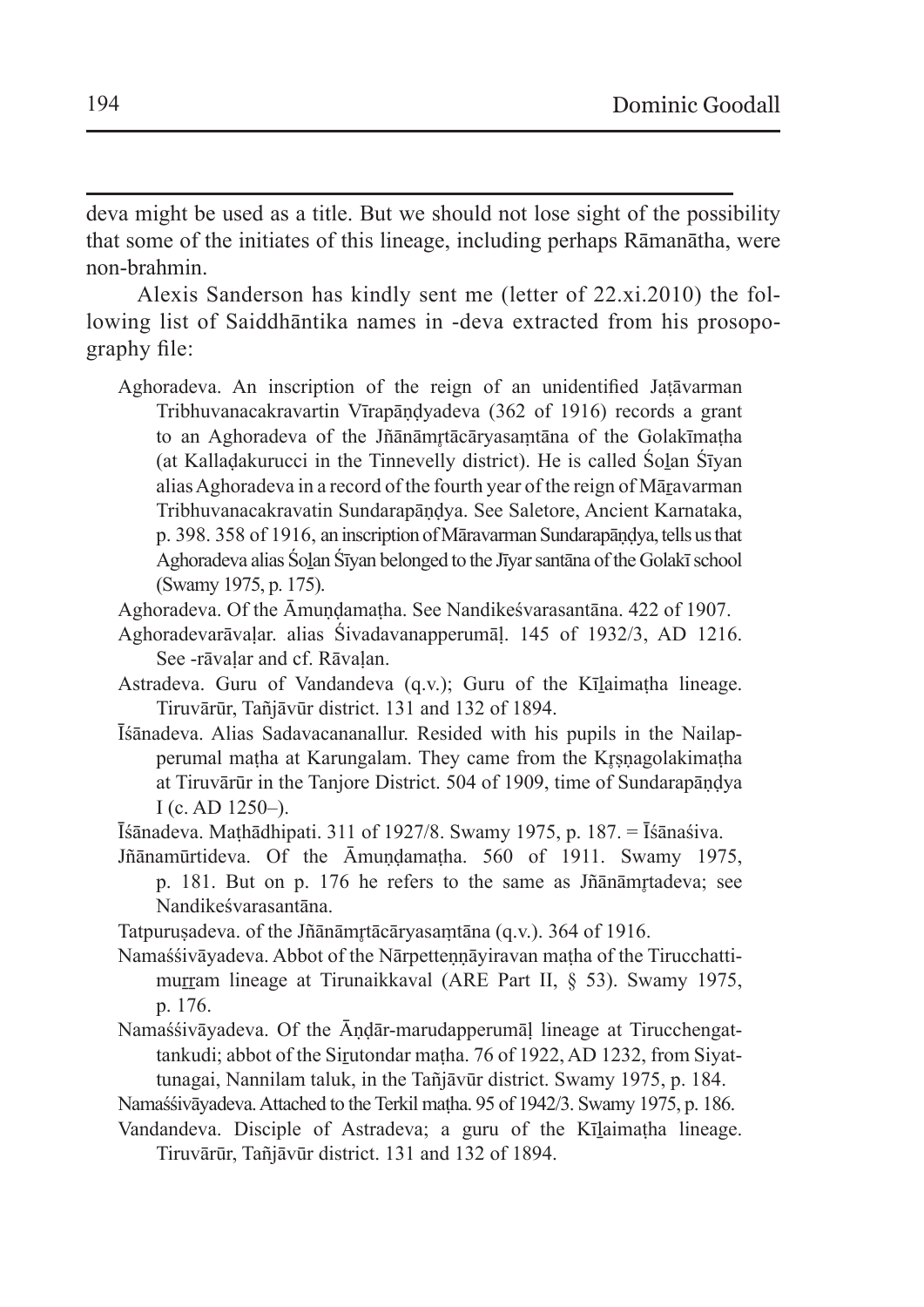practised difficult asceticism at Śrīśaila, eating [only] roots and fruits(15).105 His greatest disciple was the venerable teacher of Natarāja,<sup>106</sup> by whom also this same [monastery at] Kamalālaya was inherited (16). Effortlessly… famed as Nrttarāja<sup>107</sup> ... (17). Who attained the farther shore of all disciplines of knowledge…; who, out of compassion, performed a *śrāddha*rite (*piṇḍaṃ dadau*) at Gayā (18); Whose actions were [all] worship of Śiva; whose spontaneous conversation (*svairakathā*) was the muttering of mantras (*japaḥ*);108 the chance fall of whose glance (*cakṣuḥpātaḥ*)109 brought about Śiva-hood (19). His erudite disciple was the serene-minded Ananta-Deva (?), and the venerable Tatpuruṣaśiva, full of learning and virtue, and also Śrīkaṇṭhaśiva, superior in asceticism and wisdom, an ocean of knowledge, known on earth by the title "Head of the Monastery of the East" (20–21). And there was also Viśveśvara-deva, a commentator on the Śaiva scriptures and a Paṇḍit in grammar and the others [of

Vāgīśvaradeva. A Guru of the Kīḻaimaṭha lineage. Cidambaram. 483 of 1920. Viśveśvaradeva. Mudaliyār connected with the Tyagavinodan maṭha in Tirukacchiyur in the Chinglepet district. 58 of 1932/2, time of Vijatagaṇḍagopāla  $(13^{th} c)$ .

Viśveśvaradeva. Of the Periyamaṭha at Tiruvannamalai. 305 of 1919, AD 1359, of Kampana Odeyar (Vijayanagara dynasty). Swamy 1975, p. 186.

Śivadeva. Alias Kayilāyadevan; 1of the Kīḻaimaṭha lineage; Vikkiramangalam, Madurai district. 617 of 1926.

<sup>105</sup> *Ex conj.* One might equally have conjectured *mūlaphalāśanaḥ* (perhaps the commonest cliché), or *pattraphalāśanah*, or *trnaphalāśanah*, or *parnaphalāśanaḥ*. Alexis Sanderson has pointed out, however, that these last three seem somewhat extreme, and suggests therefore *śākaphalāśanaḥ* (letter of 23.xi.2010).

<sup>106</sup> If the text is correct here, then this should be Rāmanātha's guru's guru, in which case the several students who follow from verse 18 onwards must have been colleagues. This seems to be confirmed by verse 27 below.

<sup>107</sup> *Ex conj.* Cf. verses 16 and 27.

<sup>108</sup> *Ex conj*. This is the proposal of Alexis Sanderson (letters of 22.xi.2010) and 23.xi.2010) who referred to a number of other parallels for the use of the expression *svairakathā*, e.g.*Ahirbudhnyasaṃhitā* 50.9c–10b and Kṣemendra's *Avadānakalpalatā* 8.5cd, and who also pointed to *Śivasūtra* 3.27: *kathā japaḥ*.

<sup>109</sup> *Ex conj.* This is again the suggestion of Sanderson (letter of 22.xi.2010). If one were to retain *cakṣuḥ pādo yadr̥cchayā*, then one could interpret "whose [mere] glance or [the touch of whose] foot, [met with] by chance, brought about Śiva-hood".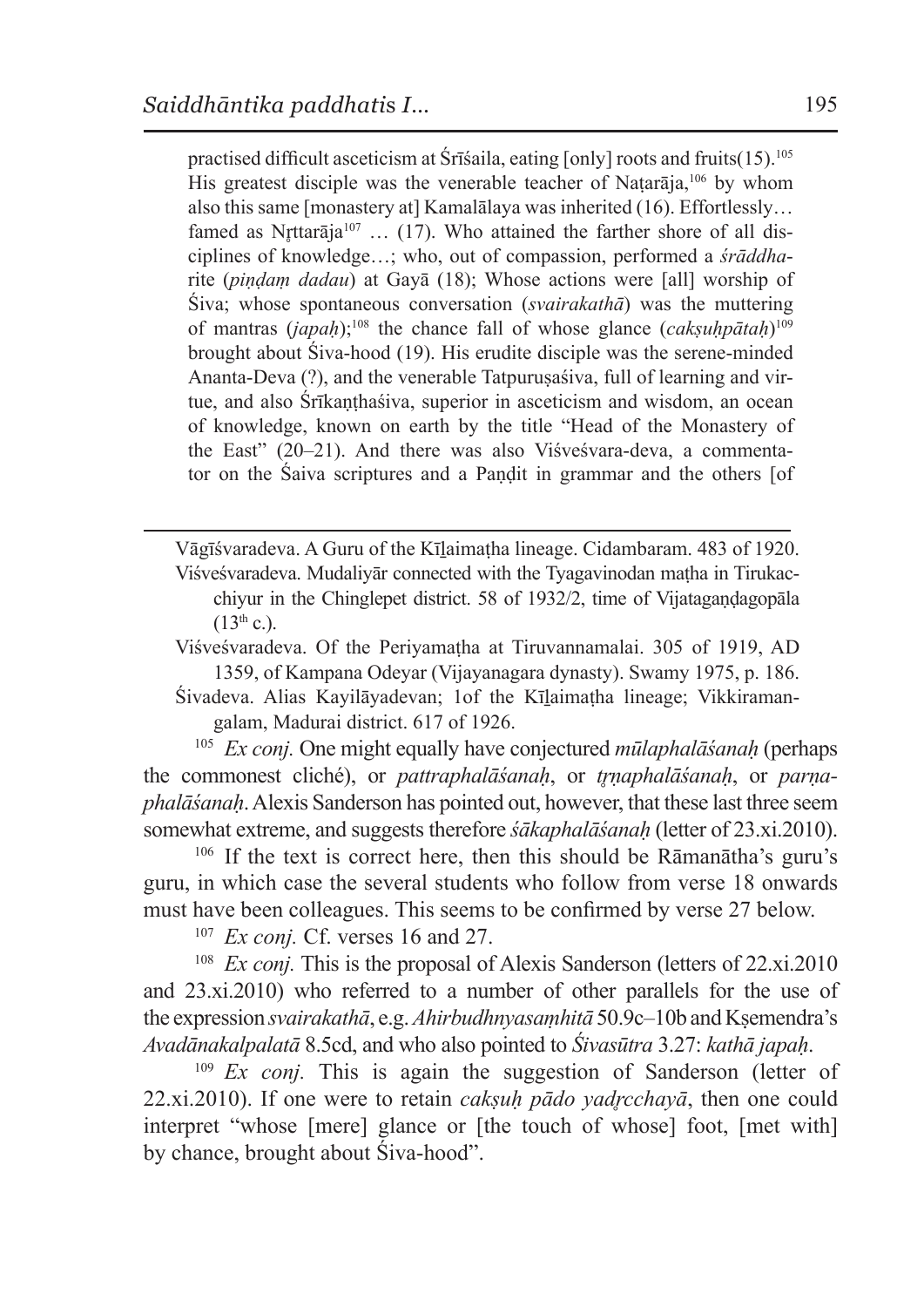the basic disciplines, namely exegesis and logic], and whose disciple was the excellent teacher Pañcāksara-deva, wise and focussed upon the fivesyllabled mantra, [and] Triyambakaśiva, like a muni by his peace and his asceticism (22–23). After him [came] the wise ... (...sabhāpatih),<sup>110</sup> calm, intelligent Jñānaśiva, by whom a compendium of scriptural doctrine was produced (*krtāgamārthavinyāsah*) (24).<sup>111</sup> Then the calm respository of scripture called Nīlakanthaśiva, [and] Omkāradeva, devoid of all attachments [to this world], [and] Maheśvaradeva, calm, possessed of [the stored up power of] asceticism, wisdom and compassion, [and] the learned, intelligent Somanātha-deva, an ascetic (25–26). Of this glorious Nr̥ttarāja, whose fiery power was that of Śrīkaṇṭha [himself], and of whom all these [above-named] teachers and wise followers of religious observance until death (*prājñāś ca naiṣṭhikāḥ*) were disciples, the glorious bearer of the name Rāmeśvaranātha, born of a family of the same *varna* (*savarnakulasambhavah*), was the disciple (27–28b). Concentratedly he learned the secret doctrines of the Siddhānta from his [viz. Nrttarāja's] mouth (28cd). Pontiff of the monastery to the east of the temple of the venerable Puṣpavanādhīśvara [when] two hundred less twenty years of the Śaka era † [had passed?] † , [i.e. in 980, viz. 1058 AD,] he produced [this] manual, called the *Natarāja*, which is easily taught,<sup>112</sup> and which performs  $\dagger$  ...  $\dagger$ for those belonging to the Golak<del>i</del> monastery  $(29-30)$ .<sup>113</sup>

<sup>110</sup> A small emendation of *sahāpatiḥ* to *sabhāpatiḥ* has been made, but I have hesitated to fill out the gap. This could be done, for example by reading *śrīmān Dabhrasabhāpatiḥ*, in which case this would be an anthroponym based on the name of the deity in Chidambaram. But Alexis Sanderson has suggested to me (letter of 23.xi.2010) that it is more likely to be an adjective qualifying Jñānaśiva, and has proposed 'something like *arcitacitsabhāpatiḥ*'.

<sup>&</sup>lt;sup>111</sup> *Ex conj*. This appears to refer to the composition of at least one nonexegetical doctrinal work by a South Indian contemporary of Rāmanātha.

<sup>112</sup> Perhaps one could consider correcting here to *sukhabodhinīm*, "which teaches easily".

<sup>&</sup>lt;sup>113</sup> Alexis Sanderson ( $2<sup>nd</sup>$  letter of 23.xi.2010) made the following helpful observation on this half-line: "I am not sure what the idea is here. But it is probably what could be expressed by, e.g., *golakīmaṭhaniṣṭhānāṃ samyagvidhividhāyinīm* or *kriyākāṇḍavidhāyinīm* or similar, i.e.something like 'that ordains the ritual procedures to be followed by those who are initiates of the Golakīmaṭha'."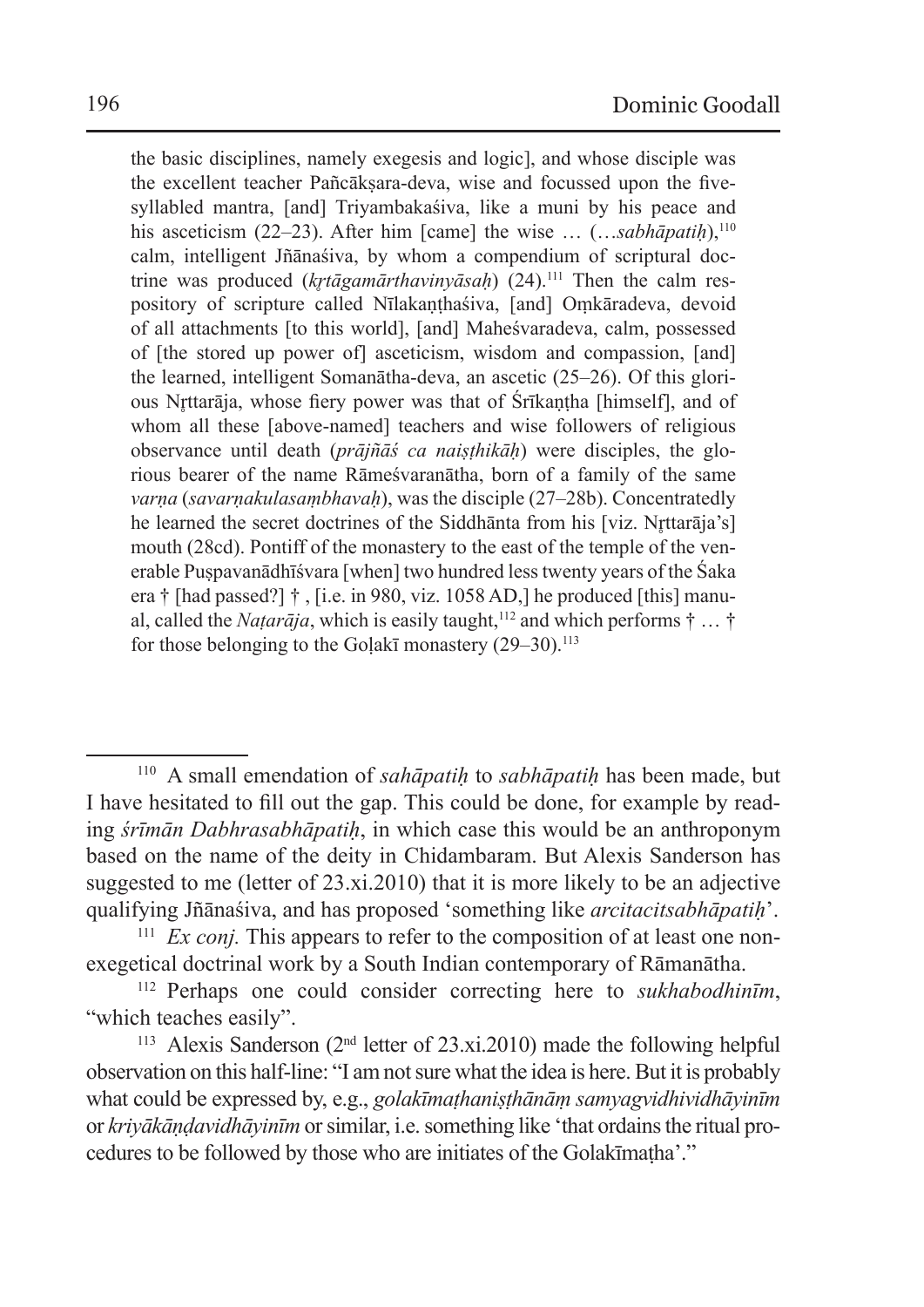There follows below a schematic representation of what the above account tells us about Rāmanātha's lineage.

Dūrvāsas (4)

| Bhāvaśambhu, first head of Golagī (5)

> | numerous gurus

| Brahmaśiva (?), who came to Kamalālaya from Gaudadeśa (6–8)

| Mahādeva, who dwelt in Prācīmaṭha in Kamalālaya (10–13b)

| Vāmaśiva, who lived in Puṣkariṇīmaṭha (13c–14)

> | Devadeva (15)

| Naṭarājasya deśikaḥ, who inherited Kamalālaya (16)

> | Nr̥ttarāja (?) (17 & 27)

| Anantadeva, Tatpuruṣaśiva, Śrīkaṇṭhaśiva (Head of Prāṅmaṭha) (20–21), Viśveśvaradeva (22), Pañcākṣaradeva, Triyambakaśiva (23), …sabhāpati (?), Jñānaśiva (24), Nīlakanthaśiva, Omkāradeva, Maheśvara-deva, Somanātha &

Rāmanātha (*puṣpavanādhīśadhāmaprāṅmaṭhadeśikaḥ*), fl. 1058 AD

# **Bibilography:**

### **Primary sources:**

ARIE *Annual Reports on Indian Epigraphy* EI *Epigraphia Indica*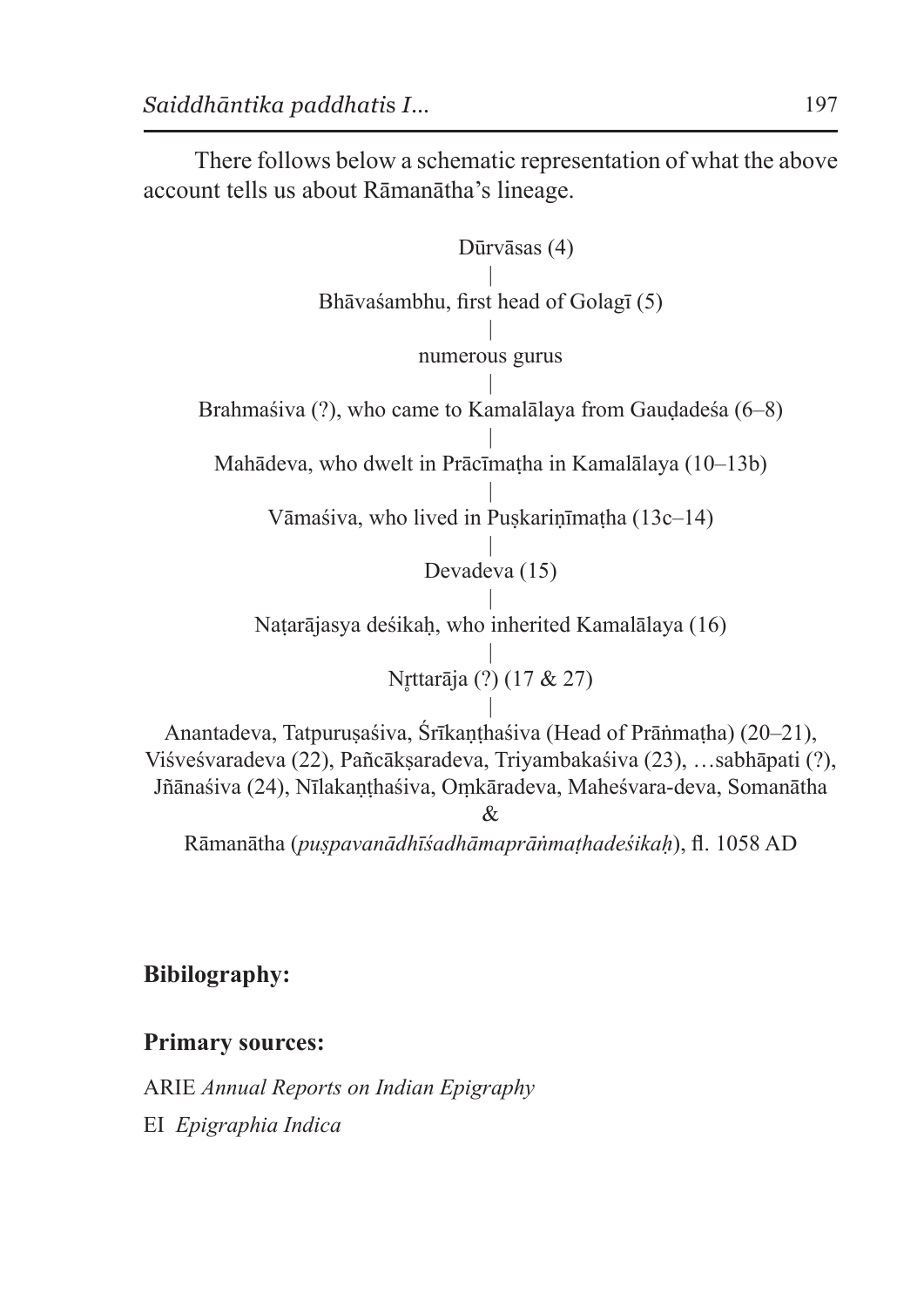NAK *National Archives, Kathmandu*

NGMPP *Nepal-German Manuscripts Preservation Project*

SII *South Indian Inscriptions*

- *Avadānakalpalatā* of Kṣemendra. *Avadāna=kalpalatā of Kṣemendra. Volume I*, ed. P.L. Vaidya. Buddhist Sanskrit Texts 22. Darbhanga: The Mithila Institute of Post-Graduate Studies and Research in Sanskrit Learning, 1959.
- *Ahirbudhnyasaṃhitā*. *The Ahirbudhnya-saṃhitā of the Pāñcarātrāgama*, ed. M.D. Ramanujacharya, under the supervision of F. Otto Schrader, revised by V. Krishnamacharya. The Adyar Library Series 4. Madras: The Adyar Library and Research Centre, 1966.

*Kaṭhopaniṣad*. See Olivelle1998.

- *Karmakāṇḍakramāvalī* of Somaśambhu. Karmakanda Kramavali by Sri Somashambhu, ed. Jagaddhar Zadoo. Kashmir Series of Texts and Studies 73. Srinagar, 1947. See Brunner 1963–1998.
- *Kriyākramadyotikā* of Aghoraśivācārya with thecommentary (*Prabhāvyākhyā*) of Nirmalamaṇi, ed. Rāmaśāstrin and Ambalavānajñānasambandhaparāśaktisvāmin. Chidambaram, 1927.
- *Tattvaratnāvalī* of Vimalaśiva. NAK 1-1697 7/6, NGMPP B 26/16. Fragmentary palm-leaf manuscript in a non-Nepalese Nāgarī script that uses *prsthamātra* vowel-notation. There are twenty-six disordered leaves, on some of which foliation is still visible.
- *Tēvāram. Hymnes sivaïtes du pays tamoul, édition établie par T.V. Gopal Iyer sous la direction de François Gros, volume II Appar et Cuntarar*. Publications de l'Institut français d'Indologie 68.2. Pondicherry: IFI, 1985.

*Digital Tēvāram*, ed.V.M. Subrahmanya Aiyar, Jean-Luc Chevillard and S.A.S. Sarma. Collection Indologie 103. Pondicherry: IFP, EFEO, 2007.

- *Naṭarājapaddhati* of Rāmanātha. Preliminary electronic text typed in by Nirajan Kafle, Michael Gollner, Dominic Goodall, S.A.S. Sarma, and R. Sathyanarayanan from the Paper Devanāgarī MS at the Math in Tiruvāvaṭuturai.
- *Pañcāvaraṇastava* of Aghoraśiva. The Pañcāvaraṇastava of Aghoraśivācārya: A twelfth-century South Indian prescription for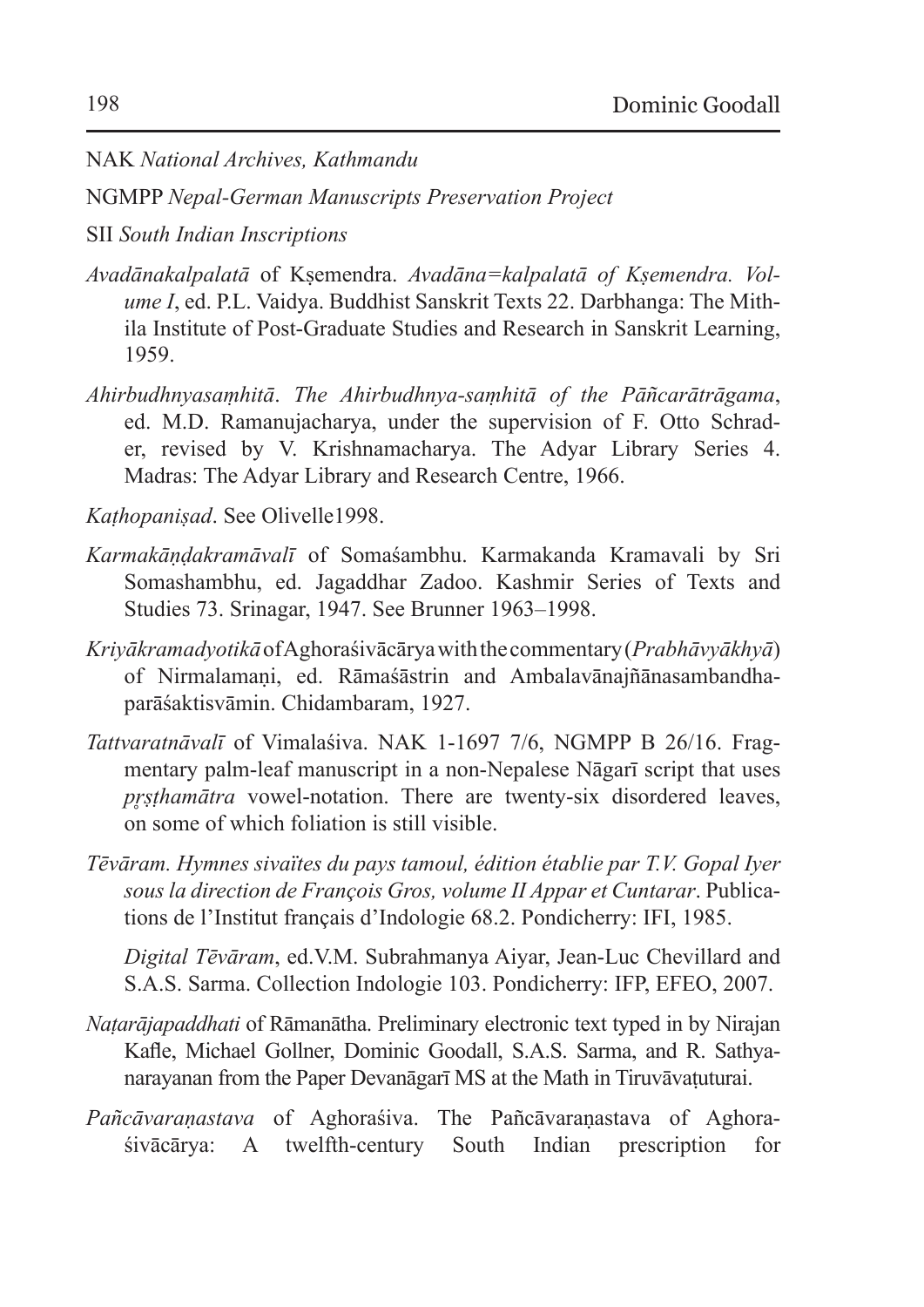the visualisation of Sadāśiva and his retinue. An annotated critical edition by: Dominic Goodall, Nibedita Rout, R. Sathyanarayanan, S.A.S. Sarma, T. Ganesan, S. Sambandhaśivācārya. Collection Indologie 102. Pondicherry: IFP/EFEO, 2004 (appeared 2005).

- *Śivasūtra*. *The Shiva Sūtra Vimarshinī being the Sūtras of Vasu Gupta with The Commentary called Vimarshinī by Kṣhemarāja*, ed. J.C. Chatterji. Kashmir Series of Texts and Studies 1. Srinagar, 1911.
- *Sārdhatriśatikālottara*. Sārdhatriśatikālottarāgama avec le commentaire de Bhaṭṭa Rāmakaṇṭha, ed. N.R. Bhatt. Publications de l'IFI No.61. Pondicherry: IFP, 1979.
- *Siddhāntadīpikā* of Rāmanātha. IFP MSS T.284, pp.48–89, and T.914. Paper transcripts in Devanāgarī.
- *Siddhāntasārāvalī* of Trilocanaśiva. with the commentary (*vyākhyā*) of Anantaśivācārya, published in five parts in the Bulletin of the Government Oriental Manuscripts Library Madras Vol.17.1, pp.29–68 (ed. A.A. Ramanathan and T.H. Viswanathan); Vols.17.2, pp.1–48; 18.1, pp.1–64 and 19.1, pp.53–84 (ed. R.K. Parthasarathi and T.H. Viswanathan); Vol.19.2 pp.1–48 and Vol.20.2, pp.49–71 (ed. T.H. Viswanathan, P.G. Seetharaman and R. Ganesan). Madras, 1965–1968.

#### **Secondary sources:**

- Bhandarkar, D.R. The Chahamanas of Marwar. In: *Epigraphia Indica* XI (1911–12): 26–79.
- Brunner, H. (ed. and trans.). 1963, 1968, 1977, 1998. *Somaśambhupaddhati*. *4 vols: Première Partie. Le rituel quotidien dans la tradition śivaïte de l'Inde du Sud selon Somaśambhu*; *Deuxième Partie. Rituel Occasionnels dans la tradition śivaïte de l'Inde du Sud selon Somaśambhu I : Pavitrārohaṇa, Damanapūjā et Prāyaścitta*; *and Troisième Partie. Rituels occasionels dans la tradition śivaïte de l'Inde du Sud selon Somaśambhu II : dīkṣā, abhiṣeka, vratoddhāra, antyeṣṭi, śrāddha; and Rituels dans la tradition sivaïte selon Somaśambhu. Quatrième partie : rituels optionnels : pratiṣṭhā.* Publications de l'IFI No.25. Pondicherry: IFI.
- Ghose, R. 1996. *The Lord of Ārūr. The Tyāgarāja cult in Tamilnāḍu. A Study in Conflict and Accomodation*. Delhi: Motilal Banarsidass.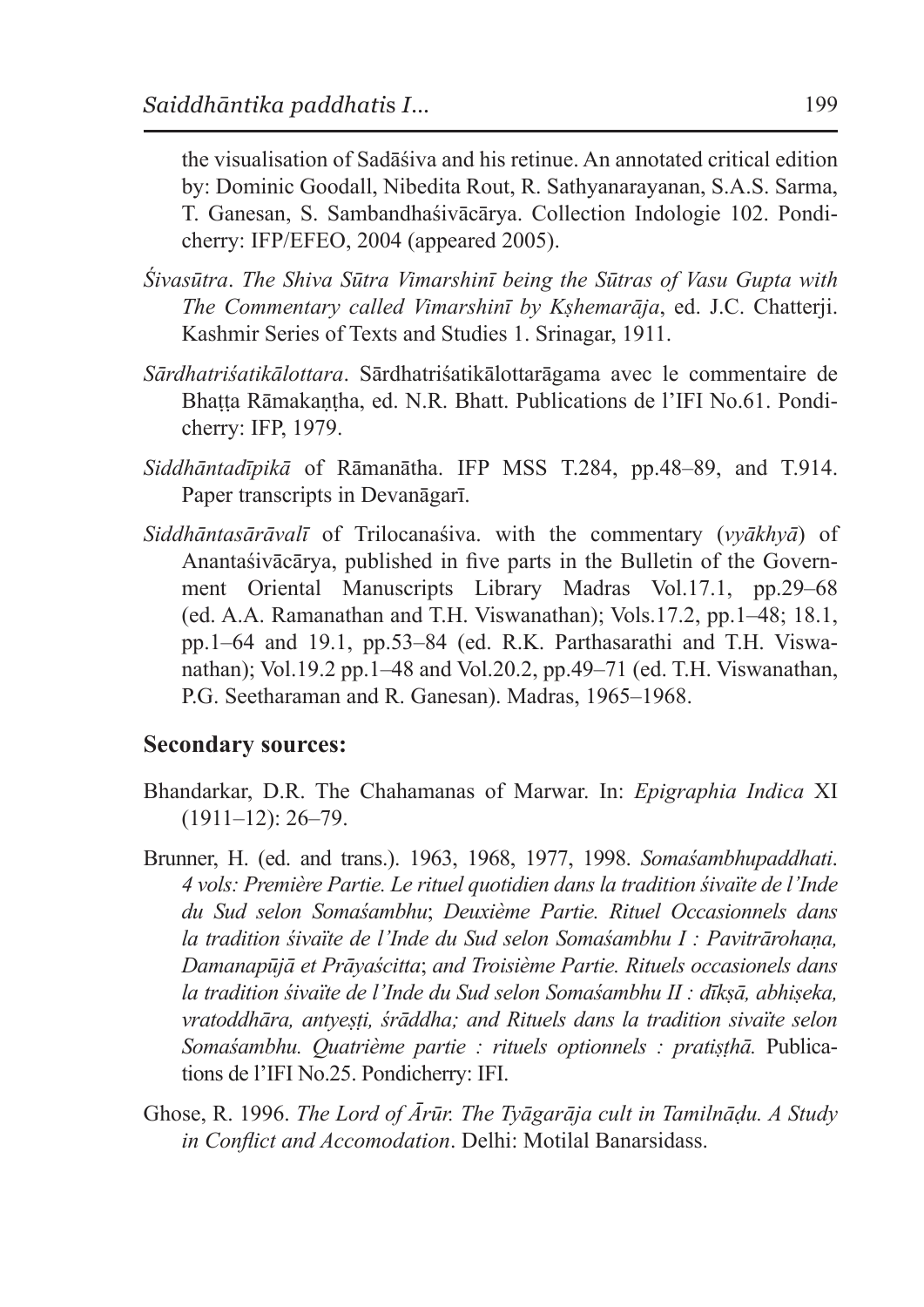- Goodall, D. (Ed. and trans.) 1998. *Bhaṭṭa Rāmakaṇṭha's Commentary on the Kiraṇatantra. Volume I: chapters 1–6. Critical edition and annotated translation*. Publications du département d'indologie 86.1. Pondicherry: Institut français de Pondichéry/ École française d'Extrême-Orient.
- Goodall, D. 2000. Problems of Name and Lineage: relationships between South Indian authors of the Śaiva Siddhānta. [a review article of Brunner 1998]. In: *Journal of the Royal Asiatic Society,* Series 3, Vol. 10, Part 2: 205–16.
- Goodall, D. (Ed. and trans.) 2004. *The Parākhyatantra, a scripture of the Śaiva Siddhānta. A critical edition and annotated translation.* Collection Indologie 98. Pondicherry: Institut français de Pondichéry/ École française d'Extrême-Orient.
- Goodall, D. et al. 2005. See *Pañcāvaraṇastava*.
- Hanneder, J. 2010. Introduction. In: *Wiener Zeitschrift für die Kunde Südasiens*, LII–LIII (2009–2010): 5–16.
- Hultzsch, Eugen, 1890. South-Indian Inscriptions, II, No. 1, p.2 Madras.
- Isaacson, H. 2011. *Yoginīyoga/Yogin as Yoginī. On the sādhana of female deities in Indian mantranaya Buddhism*. Handout for a presentation given at the Śākta Traditions Conference organised by the Oxford Centre for Hindu Studies given on 11.ix.2011. (Downloaded from https://uni-hamburg.academia.edu/HarunagaIsaacson on 26.v.2014.)
- Kaimal, P. 1999. Shiva Nataraja: Shifting Meanings of an Icon. In: *The Art Bulletin* 81 (1999): 390–419.
- Olivelle, P. 1998. *The Early Upaniṣads. Annotated Text and Translation*. New York–Oxford: OUP.
- Rastelli, M. 2007. The "Pāñcarātra Passages" in Agnipurāna 21–70. In: D. Goodall and A. Padoux (Eds). *Mélanges tantriques à la mémoire d'Hélène Brunner. Tantric Studies in Memory of Hélène Brunner*. Collection Indologie 106. Pondichéry : IFP/EFEO: 187–229.
- Sanderson, A. 2004. The Śaiva Religion among the Khmers (Part I). In: *Bulletin de l'Ecole française d'Extrême-Orient* 90–91 (2003–2004): 349–462.
- Sanderson, A. 2006. The Date of Sadyojyotis and Brhaspati. In: *Cracow Indological Studies* 8 (2006): 39–91.